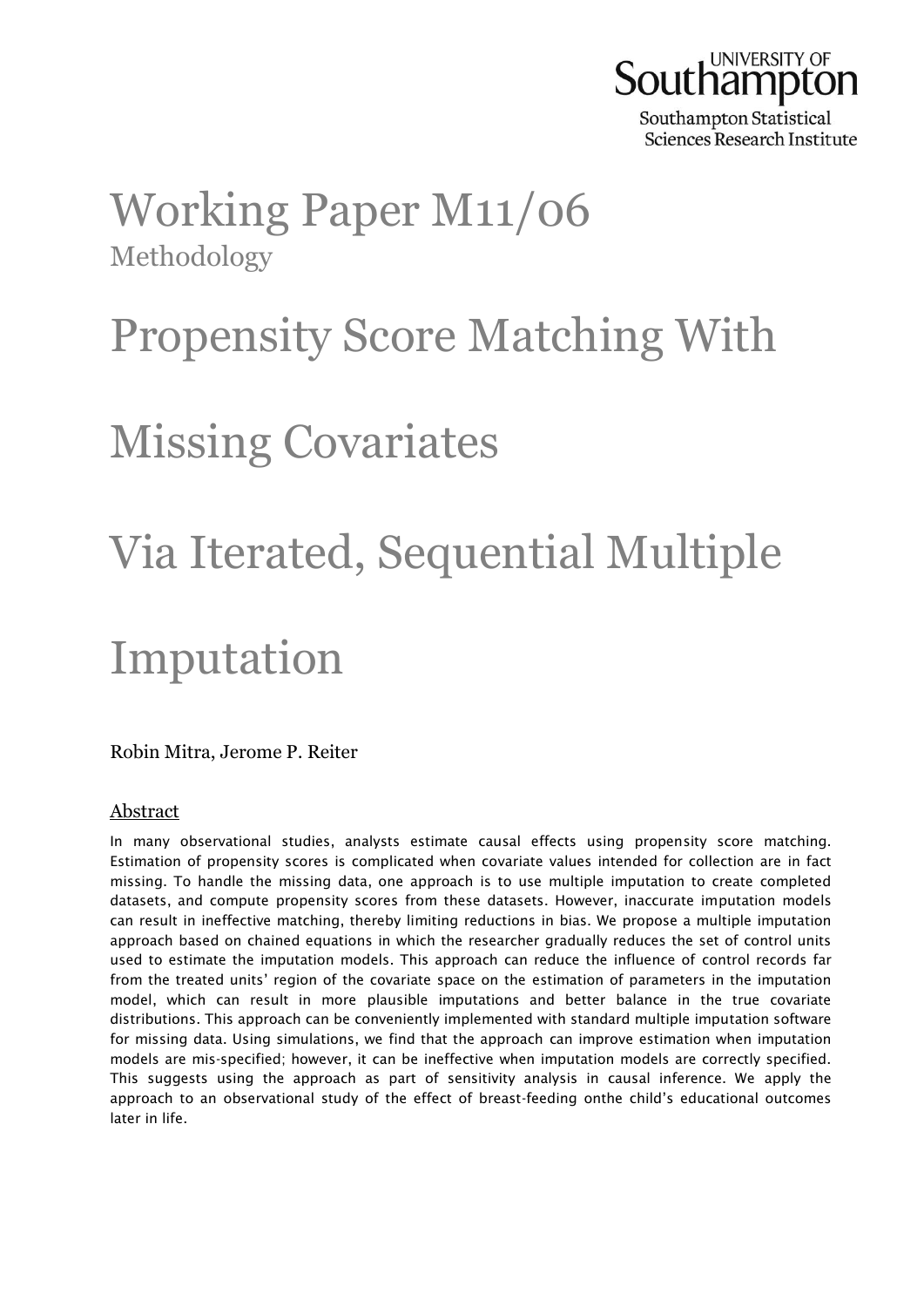# Propensity score matching with missing covariates via iterated, sequential multiple imputation

ROBIN MITRA<sup>∗</sup>

School of Mathematics, University of Southampton,

SO17 1BJ, UK, R.Mitra@soton.ac.uk

Tel. (+44) 2380 594550 Fax. (+44) 2380 595147

JEROME P. REITER

Department of Statistical Science, Duke University,

Box 90251, Durham, NC 27708, USA, jerry@stat.duke.edu

∗ corresponding author

#### Abstract

In many observational studies, analysts estimate causal effects using propensity score matching. Estimation of propensity scores is complicated when covariate values intended for collection are in fact missing. To handle the missing data, one approach is to use multiple imputation to create completed datasets, and compute propensity scores from these datasets. However, inaccurate imputation models can result in ineffective matching, thereby limiting reductions in bias. We propose a multiple imputation approach based on chained equa-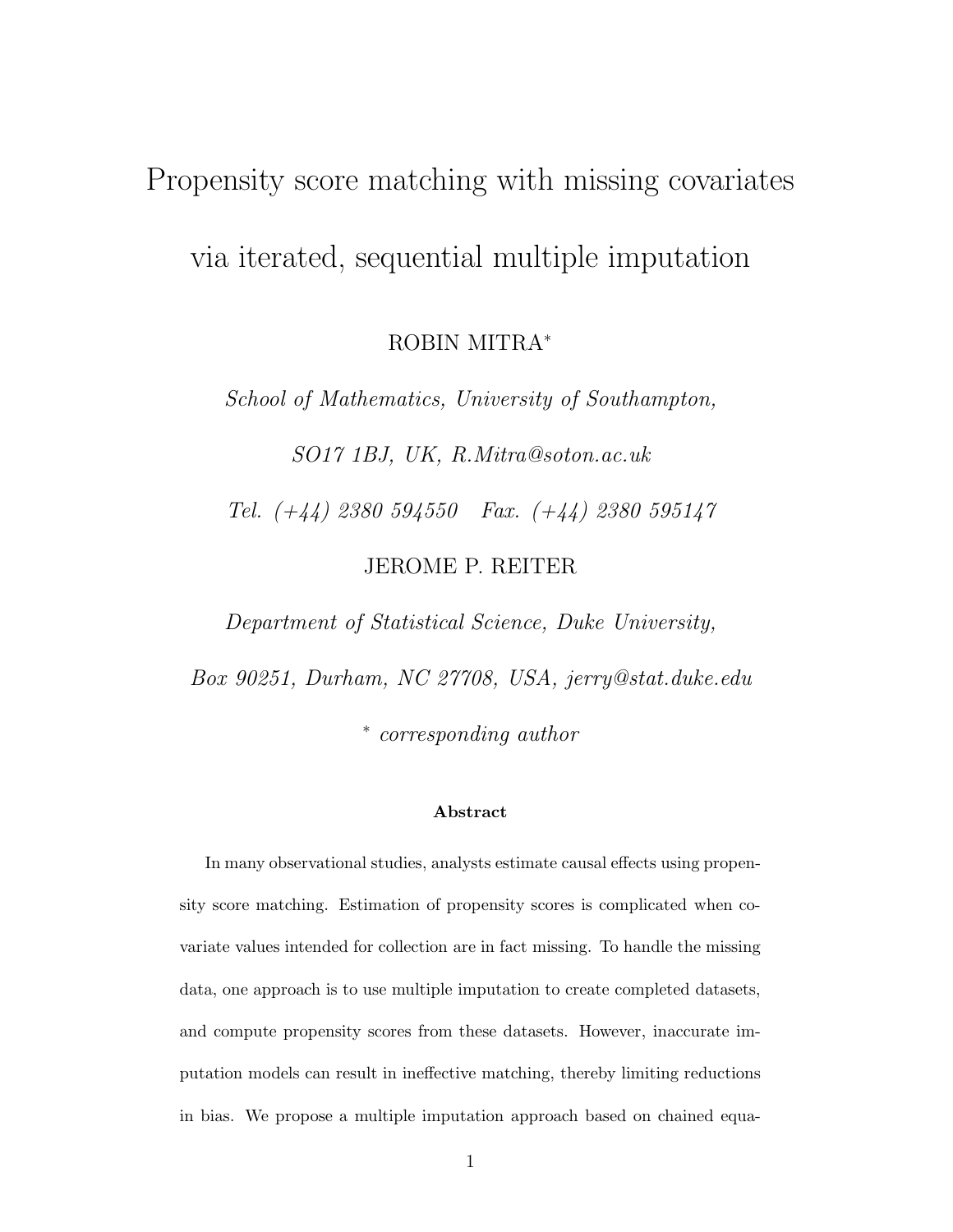tions in which the researcher gradually reduces the set of control units used to estimate the imputation models. This approach can reduce the influence of control records far from the treated units' region of the covariate space on the estimation of parameters in the imputation model, which can result in more plausible imputations and better balance in the true covariate distributions. This approach can be conveniently implemented with standard multiple imputation software for missing data. Using simulations, we find that the approach can improve estimation when imputation models are mis-specified; however, it can be ineffective when imputation models are correctly specified. This suggests using the approach as part of sensitivity analysis in causal inference. We apply the approach to an observational study of the effect of breast-feeding on the child's educational outcomes later in life.

Keywords: Missing data, Multiple imputation, Observational studies, Propensity scores

### 1 INTRODUCTION

When estimating causal effects in observational studies, many data analysts use propensity score matching (Rosenbaum and Rubin, 1983, 1985) to reduce the bias that can result from imbalanced covariate distributions in the treated and full control groups (e.g., Cho et al., 2007; da Veiga and Wilder, 2008; Austin, 2008, 2009a,b). The propensity score for the *i*th subject,  $e(\mathbf{x}_i)$ , is the probability that the subject receives the treatment given its vector of covariates  $\mathbf{x}_i$ ; that is,  $e(\mathbf{x}_i) = P(T_i = 1 | \mathbf{x}_i)$ , where  $T_i = 1$  if subject i receives treatment and  $T_i = 0$  otherwise. Rosenbaum and Rubin (1983) show that when two large groups have the same distributions of propensity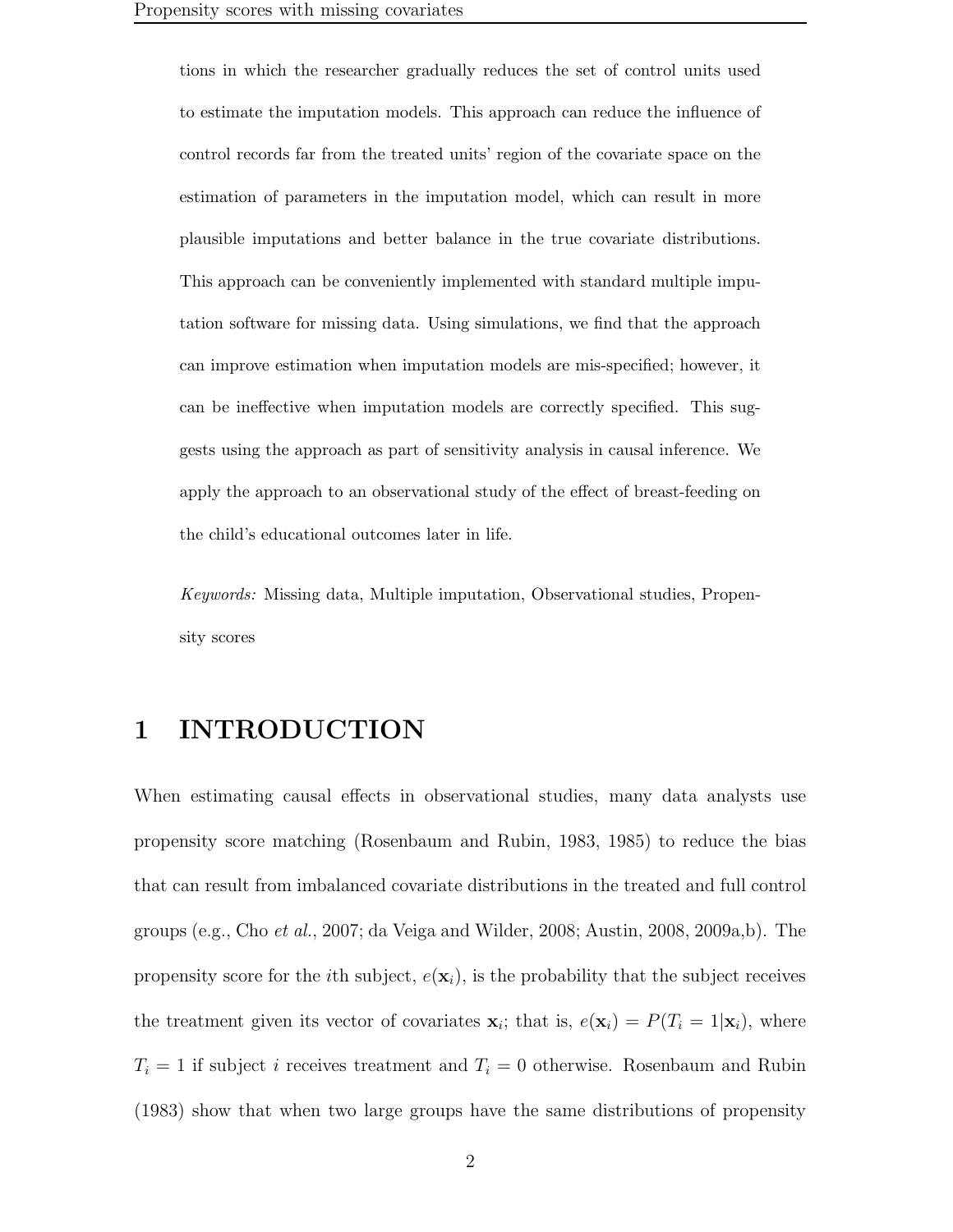scores, the groups should have similar distributions of x. Thus, by selecting control records whose propensity scores are similar to the treated records' propensity scores, analysts can create a matched control group whose covariates are similar to the treated group's covariates. Analysts then base inference on the treated and matched control groups, thereby avoiding bias that results from imbalanced covariate distributions in the two groups, at least for those covariates in x.

In practice, analysts must estimate propensity scores from the data. Typically, this is done by regressing  $\bf{T}$  on functions of  $\bf{x}$  and using the estimated probabilities as the propensity scores. Alternatives to logistic regression include generalized additive models (Woo et al., 2008) and machine learning methods (Westreich et al., 2010), among others. Once the analyst estimates all  $e(\mathbf{x}_i)$ , he or she can create the matched control group using one of many strategies, including, for example, nearest neighbor pair matching with or without replacement, full matching (Rosenbaum, 1991; Stuart and Green, 2008), genetic matching (Diamond and Sekhon, 2005), and matching within pre-specified calipers (Austin, 2009b). Here, we use nearest neighbor pair matching without replacement. Analysts also can use propensity scores for sub-classification (Rosenbaum and Rubin, 1984; Hullsiek and Louis, 2002; Graf, 1997; Drake and McQuarrie, 1993; Zanutto, 2006) and inverse probability weighted estimation (Robins et al., 2000; Lunceford and Davidian, 2004); we do not consider these methods here.

We consider matching scenarios in which some covariate data are missing, so that complete-data propensity score estimation methods cannot be easily fit to the observed data. Several approaches for handling such scenarios have been proposed in the literature. For example, D'Agostino Jr. and Rubin (2000) propose an EM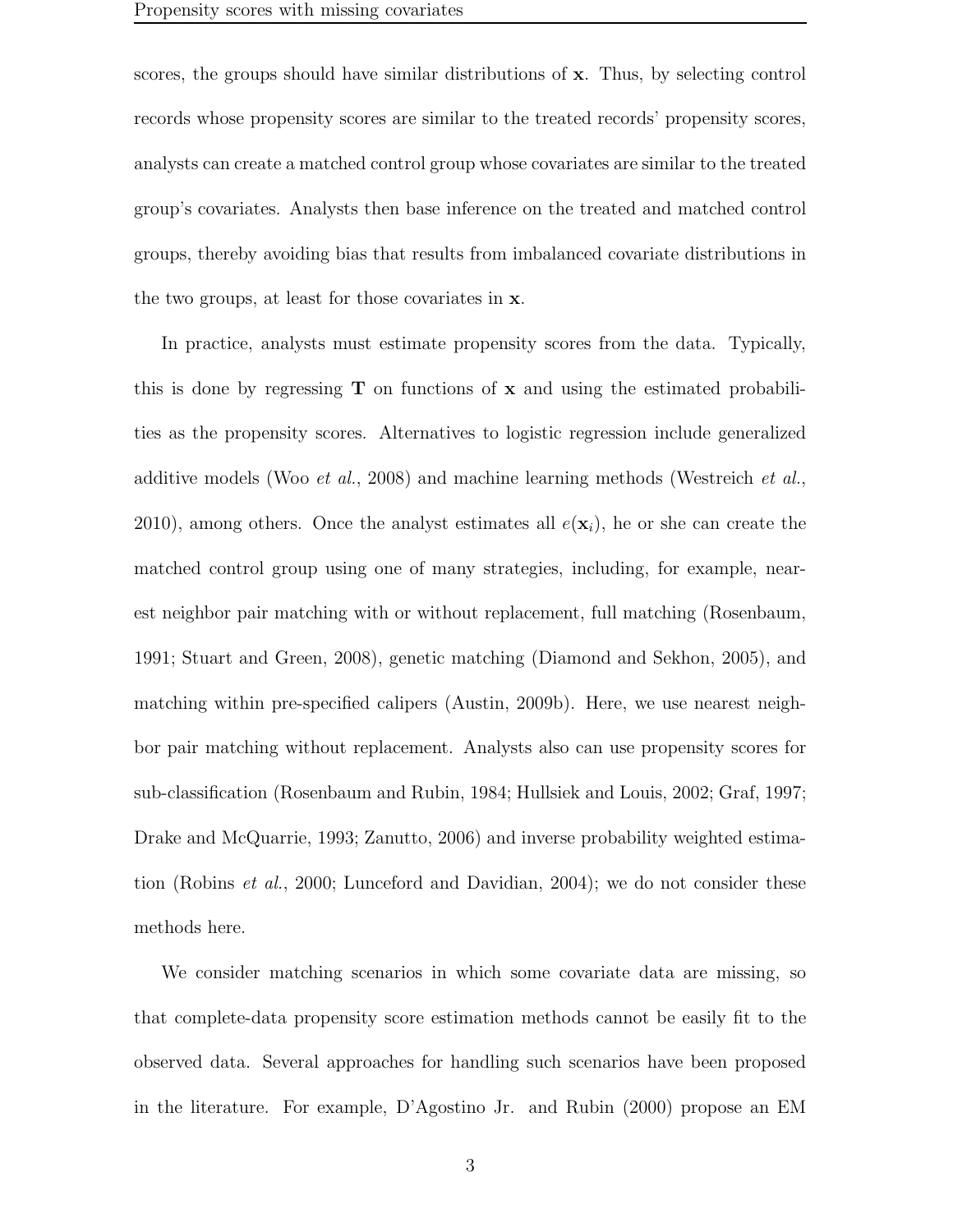algorithm for estimating the propensity scores. Haviland *et al.*  $(2007)$  include missing data indicators as additional covariates in the propensity score model, so that matches are selected within patterns of missing data. Alternatively, analysts can consider doubly robust estimators (Robins *et al.*, 1994; Liang *et al.*, 2004).

We focus on approaches based on multiple imputation (Rubin, 1987), in which the data analyst repeatedly imputes missing covariate values by sampling from predictive distributions conditional on the observed data. The analyst estimates propensity scores in each completed dataset, averages the propensity scores across datasets, and matches on the averaged scores. With multiply-imputed datasets, the analyst can easily pursue further modeling, such as regression adjustment to reduce residual imbalances or sub-domain comparisons (Hill, 2004; Hill et al., 2004). Additionally, the analyst can use propensity score estimation approaches that are not tied to the imputation models, for example algorithmic approaches based on regression trees (Setoguchi et al., 2008). For further discussion of propensity score estimation with multiple imputation, see Hill (2004) and Qu and Lipkovich (2009).

Mitra and Reiter (2010) demonstrated empirically that the bias-reduction from propensity score matching can be limited when the imputed covariate values are implausible. This is because acceptable balance on implausible imputed (and observed) covariates may not equate to acceptable balance on the true values of the covariates. When the study has many covariates spread over a large space, it is all-too-easy for analysts' imputation models to make inappropriate extrapolations that are difficult to check in practice. Indeed, the difficulties of specifying models and the desire to avoid extrapolations in high dimensions motivate propensity score methods in place of regression analysis for causal inference in the first place.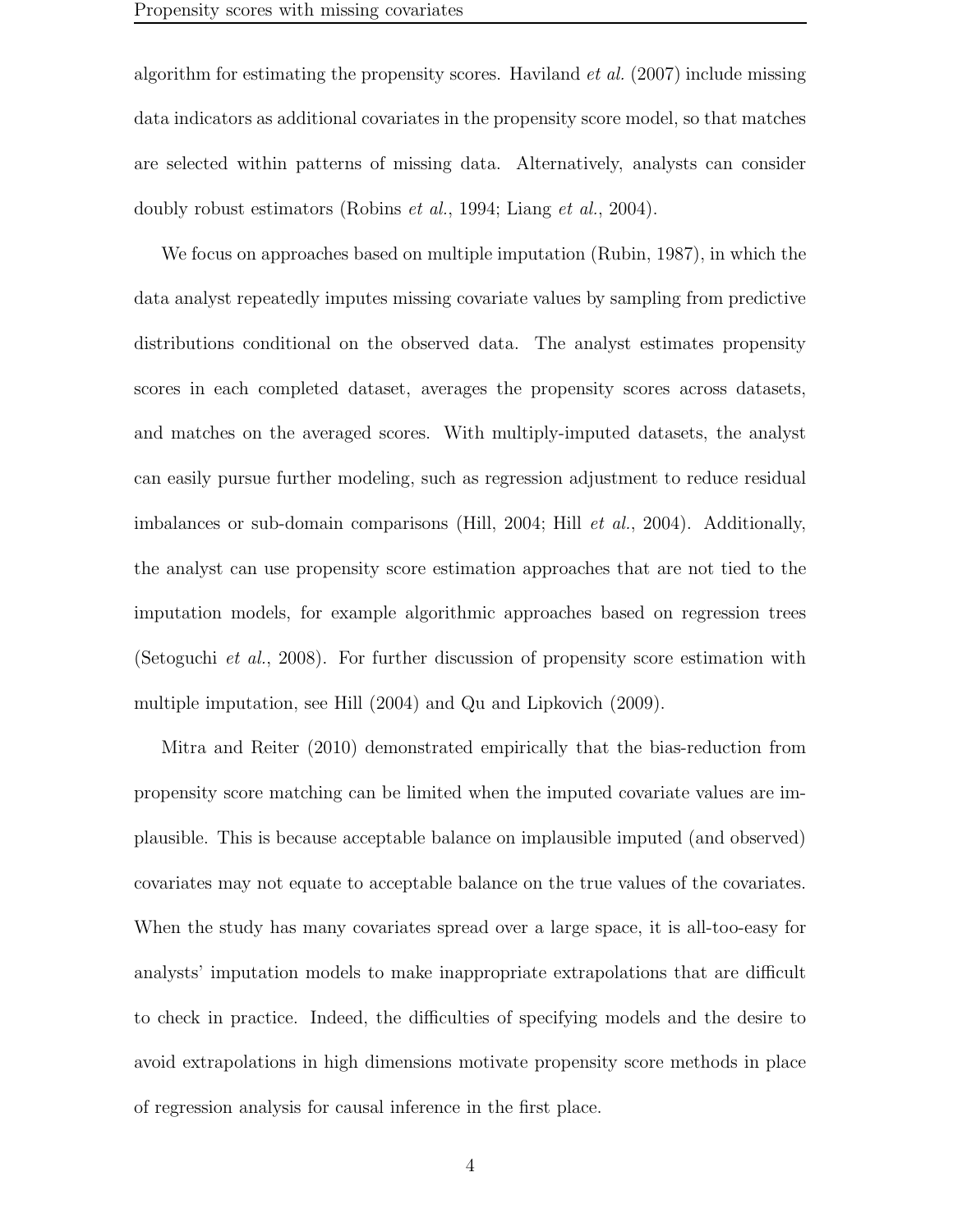To mitigate these problems, Mitra and Reiter (2010) proposed a latent class, general location mixture model for multiple imputation. This model conceives of the control units as a latent mixture of units whose covariates are drawn from the same distributions as the treated units' covariates and units whose covariates are drawn from different distributions. By using only the cases in the first mixture component to estimate imputation models, this model reduces the influence of control records far from the treated units' region of the covariate space on the estimation of parameters in the imputation model. This can result in more plausible imputations in the region where control and treated units' covariate distributions overlap most, which is where matches are likely to come from. Since matches are based on imputed values, better imputation models can result in better balance in the true covariate distributions.

The latent class, general location mixture model approach requires computationally intensive Markov Chain Monte Carlo sampling and specification of the joint distribution of covariates. Many practitioners are likely to prefer less computationally intense imputation methods and specification of conditional rather than joint models (Van Buuren, 2007).

In this article, we propose to modify sequential regression multivariate imputation (SRMI) (Raghunathan et al., 2001), also known as regression switching (van Buuren et al., 1999), chained equations (Van Buuren and Groothuis-Oudshoorn, 2000), partially incompatible MCMC (Rubin, 2003), and iterative univariate imputation (Gelman, 2004). The basic idea is to repeatedly apply the SRMI on successively smaller sets of control cases, each time tossing out cases that are not plausible matches based on the imputed values. We refer to this as the winnow method; it is described in detail in Section 3. We apply the winnow method to analyze an observational study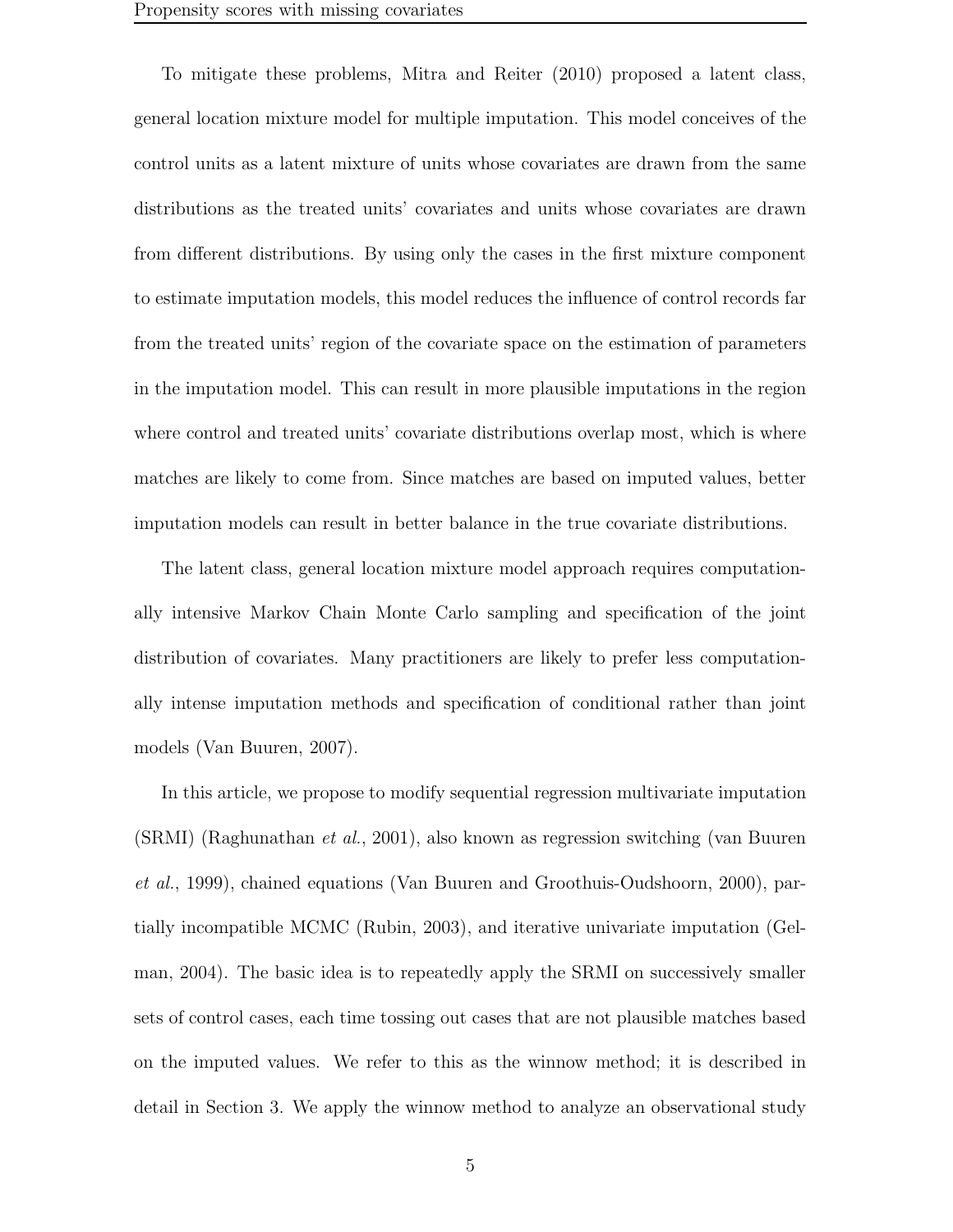with missing covariate data on the effects of breast-feeding; the data and application are described in Sections 2 and 5. We evaluate the winnow method and compare it to standard SRMI via simulation studies; these are described in Section 4. Finally, we conclude with general remarks about using the winnow method and multiple imputation for propensity score matching.

## 2 Motivating application: Breast-feeding and educational outcomes

We motivate the methodology with an observational study concerning the effect of breast-feeding on child's educational outcomes later in life. The data come from the U.S. National Longitudinal Survey of Youth (NLSY). The NLSY has been recruiting youths to the survey from 1979 onwards. It measures a range of social, economic and health related characteristics on these youths. This study was specifically interested in the effect of breast-feeding on cognitive development for children born to these youths. This study also was analyzed by Mitra and Reiter (2010).

The response variable is the Peabody individual assessment test (PIATM) math score administered to children at 5 or 6 years of age. The treatment variable is breast feeding duration in weeks. We dichotomize this variable into a control condition, < 24 weeks, and a treatment condition,  $\geq 24$  weeks. The 24 week cutoff corresponds to the number that has been given by the American Academy of Pediatrics Chantry *et al.* (2006) and the World Health Organization as a minimum standard for breast feeding duration. There are other ways to define the treatment variable, and the analysis could be repeated with different cut points on the breast feeding duration variable.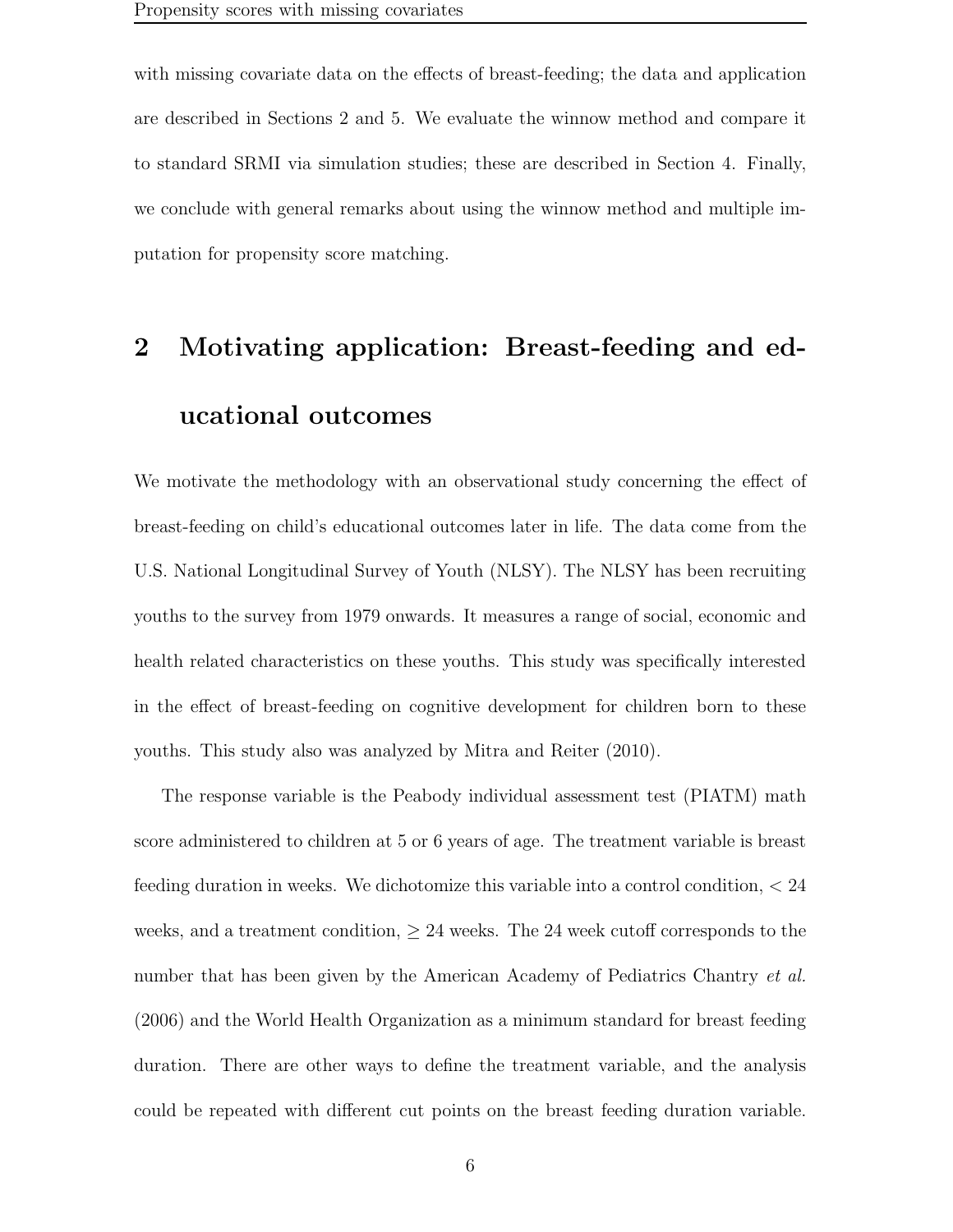We do not pursue these here. Additionally, we cannot determine from these data whether or not the mother used breast feeding exclusively.

Fourteen background covariates are measured. These include five categorical variables: the child's race (Hispanic, black or other), the mother's race (Hispanic, black, Asian, white, Hawaiian/PI/American Indian, or other), child's sex, and two variables indicating whether the spouse or grandparents were present at birth. They also include nine continuous variables, including difference between mother's age at birth and in 1979, mother's intelligence as measured by an armed forces qualification test, mother's highest educational attainment, the weeks worked by the mother in the year prior to giving birth, child's birth weight, the number of weeks the child was born premature, the number of days that the child spent in hospital, the number of days that the mother spent in hospital, and family income.

We include only first born children in the analysis to avoid complications due to birth order and family nesting. In addition, we discard 506 units with missing values in their treatment variable (breast-feeding duration) and 4977 units with a missing outcome variable (PIATM). Excluding these units is reasonable under missing at random assumptions, which may not be true in practice. We do not consider other methods for handling the missing treatment indicators and missing outcome data in the analysis here. The resulting data set comprise  $n = 2388$  youths of whom  $n_T = 370$ are treated. Of these, 1306 have complete data on all covariates, of whom 216 are treated. Three covariates were completely observed in the study, and nine covariates had missing data rates of less than 10%. The two covariates with the largest rates of missing data were family income (22.4%) and the number of weeks that the mother worked in the year prior to giving birth (23.1%).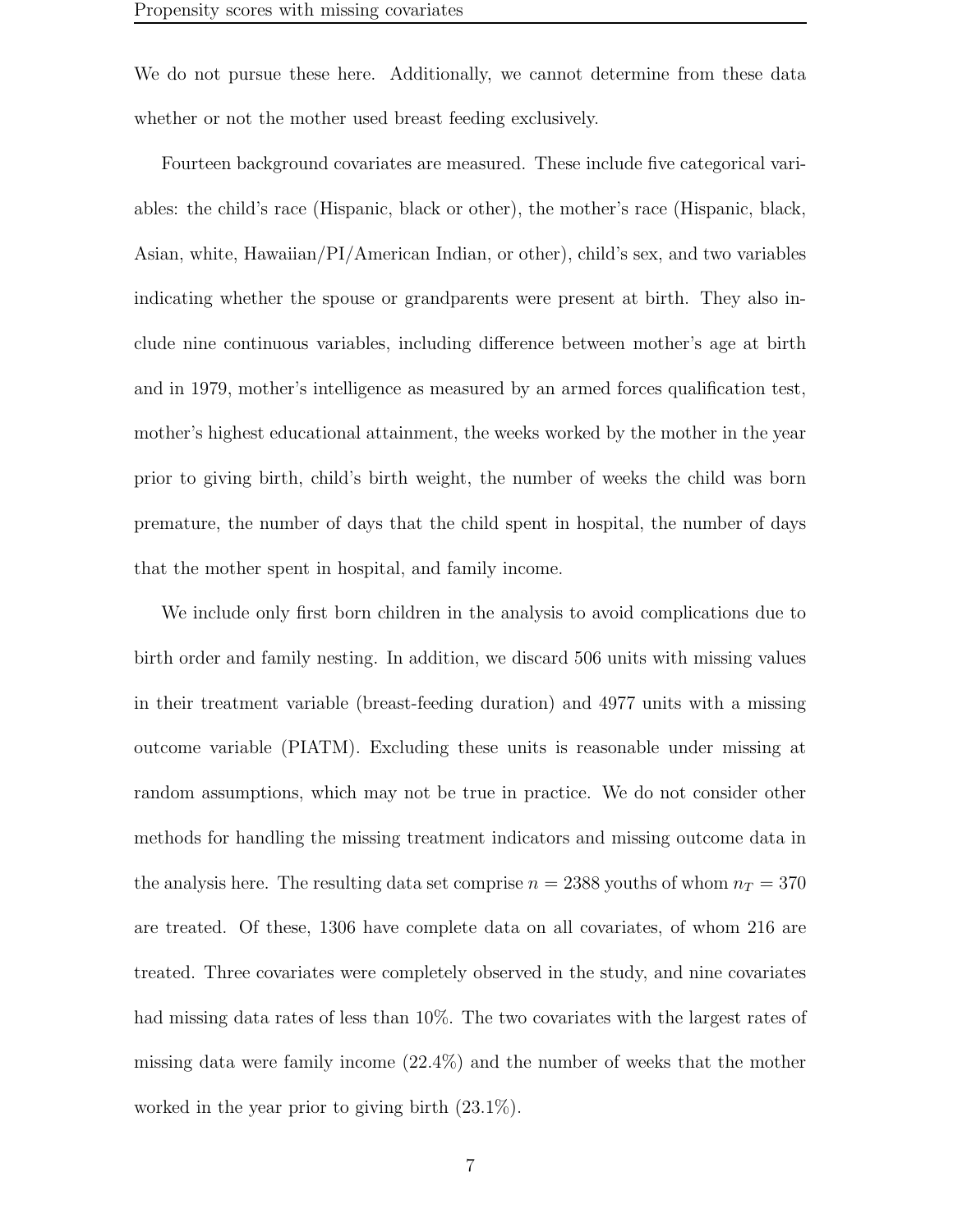

Figure 1: Box plots of mother's intelligence score and mother's years of education respectively for treated and control units

Several of the covariates are imbalanced in the treated and control group. For example, Figure 1 displays box plots of observed mother's intelligence and education for treated and all control units, and Table 1 displays the proportion of treated and control units in each level of child's race. Treated units tend to have higher mother's intelligence scores, more mother's years of education and lower proportions of Hispanics and blacks.

These differences motivate us to use propensity score matching to reduce potential biases from the imbalanced covariates. Since the breast-feeding data are plagued by missing covariate data, we cannot apply complete-data techniques for estimating propensity scores. We therefore use multiple imputation to create completed datasets, with which propensity scores can be estimated.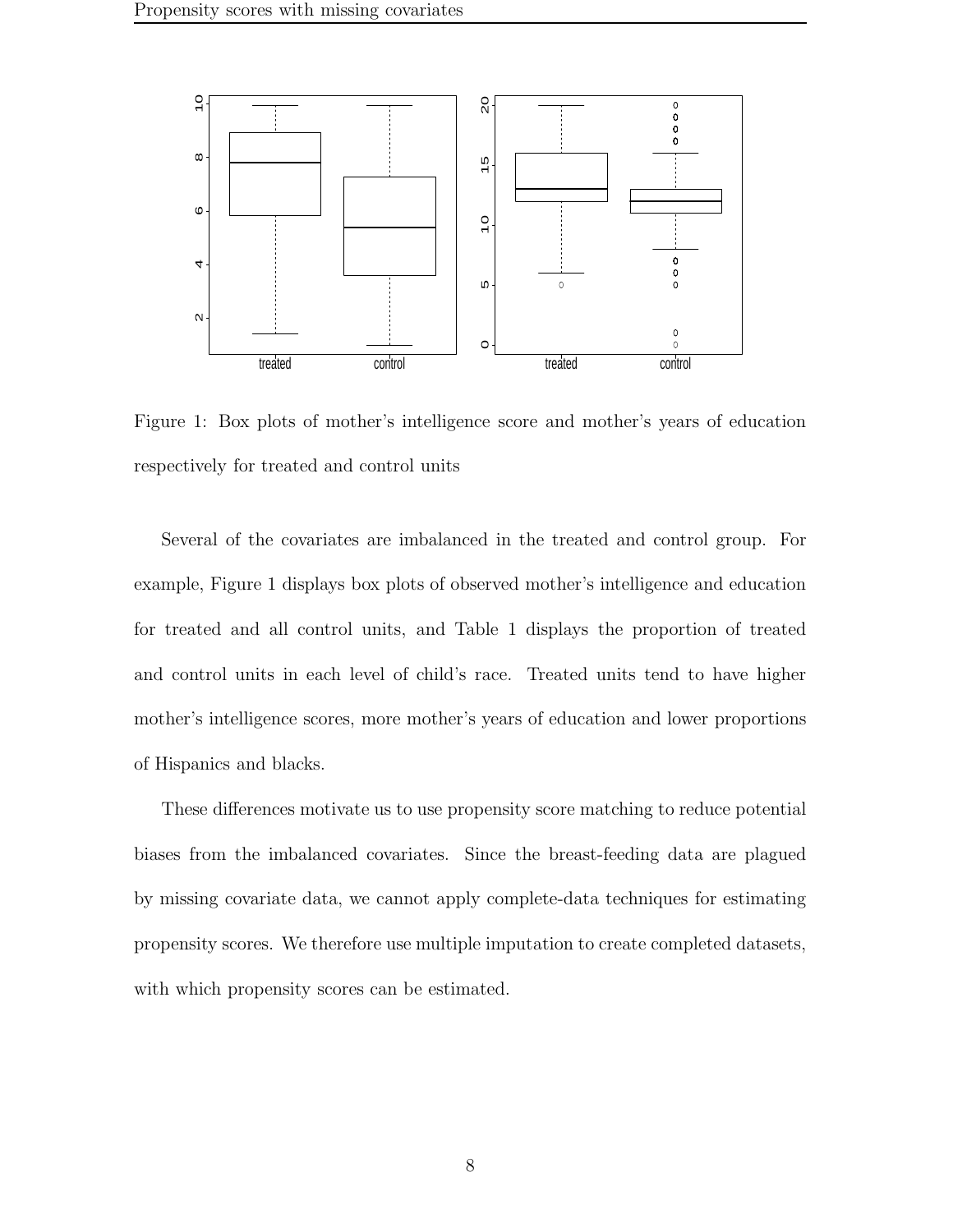| race                   | treated control     |  |
|------------------------|---------------------|--|
| Hispanic 0.1378 0.1903 |                     |  |
|                        | black 0.1108 0.2844 |  |
|                        | other 0.7514 0.5253 |  |

Table 1: Distribution of child's race for treated and control units

### 3 Sequential imputation and the winnow method

When covariates include categorical and continuous variables, many analysts use sequential regression imputation to create the completed datasets. Routines implementing this approach are available in the software packages R, SAS, and Stata. In this section, we describe SRMI and how it can lead to ineffective matching when the imputation models do not correctly describe the missing data. We then present the winnow method and argue why it might correct these deficiencies.

#### 3.1 Description of SRMI

Suppose that the data comprise n units and p partially observed covariates  $\mathbf{x}_j =$  $(x_{1j}, x_{2j}, \ldots, x_{nj})'$ , where  $x_{ij}$  corresponds to the *i*th unit's value for the *j*th covariate. Here, the covariates are ordered with increasing percentages of missing data. Let D represent the set of covariate variables that are fully observed.

In SRMI, we impute missing values using an iterative procedure for  $t = 1, \ldots, T$ iterations, where ideally T is large. For  $t = 1$ , missing values in  $x_1$  are imputed using some predictive distribution  $f_1(\mathbf{x}_1|\mathbf{D})$ ; denote this completed covariate  $\mathbf{x}_1^{(1)}$  $i<sup>1</sup>$ . Missing values in  $\mathbf{x}_2$  are imputed using  $f_2(\mathbf{x}_2|\mathbf{D}, \mathbf{x}_1^{(1)})$  $\binom{1}{1}$ ; denote this completed covariate  $\mathbf{x}_2^{(1)}$  $2^{(1)}$ .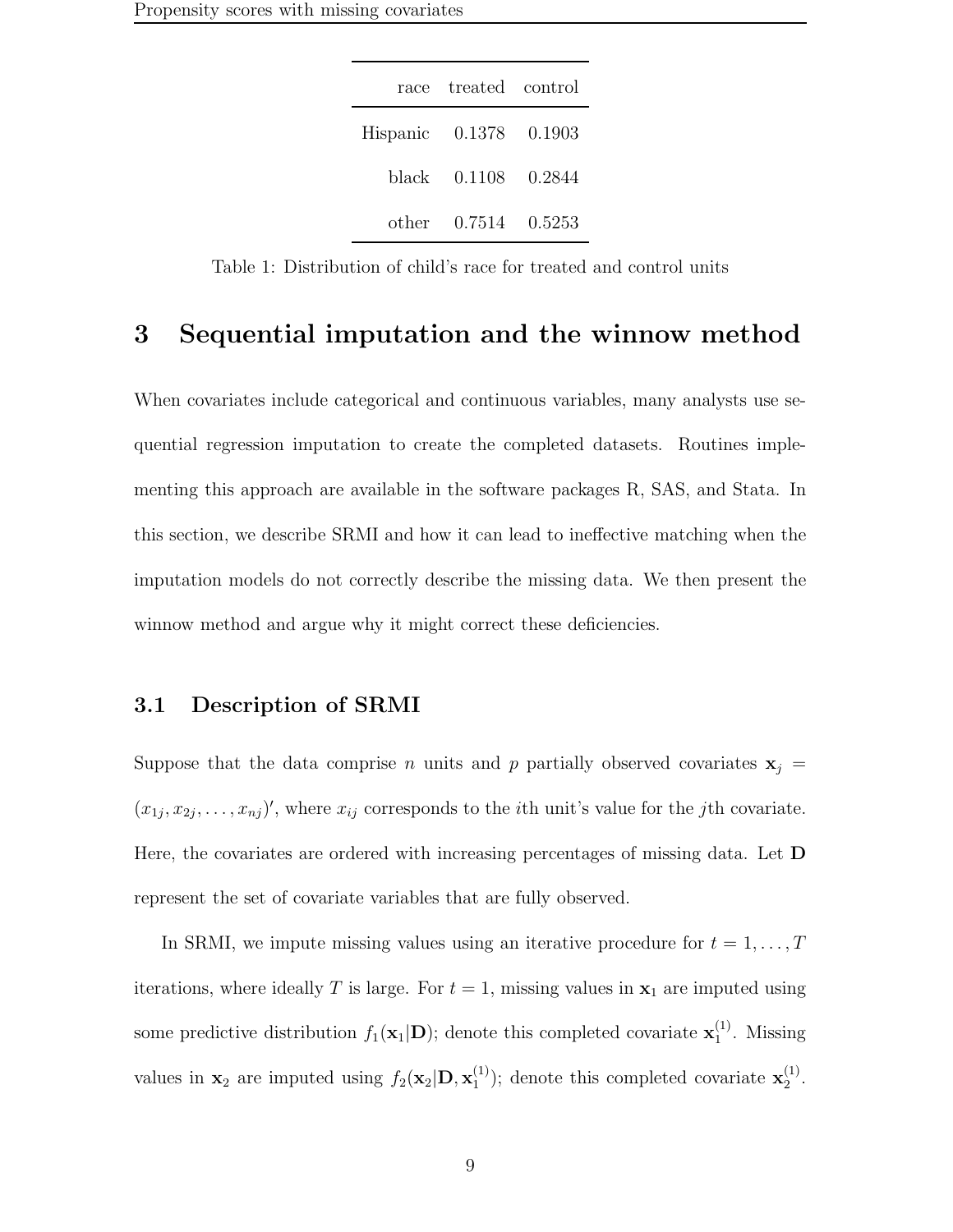This continues until missing  $\mathbf{x}_p$  are imputed using  $f_p(\mathbf{x}_p|\mathbf{D}, \mathbf{x}_1^{(1)})$  $1^{(1)}, \ldots, \mathbf{x}_{p-1}^{(1)}$ ). Here, the form of each  $f_j$  depends on the type of  $\mathbf{x}_j$ . For continuous  $\mathbf{x}_j$ ,  $f_j$  is typically a normal linear regression; for categorical  $x_j$ ,  $f_j$  is typically a multinomial regression. Flat prior distributions are used for all imputation model parameters. In subsequent iterations  $(t > 1)$ , the SRMI method cycles through a sequence of conditional regressions,  $g_j(\mathbf{x}_j|\mathbf{D}, \mathbf{x}_1^t, \dots, \mathbf{x}_{j-1}^t, \mathbf{x}_{j+1}^{t-1}, \dots, \mathbf{x}_p^{t-1}),$  to impute missing values in  $\mathbf{x}_j$ .

SRMI can be viewed as an approximation to a Gibbs sampler. In certain situations, e.g., when the data arise from a multivariate normal distribution, SRMI converges to a stable joint posterior distribution. In other situations, convergence is not guaranteed (Gelman and Speed, 1993). However, the SRMI tends to perform well in practice (Van Buuren et al., 2006). Once the SRMI method has cycled through a sufficient number of iterations, the imputed values generated in the final iteration are used to create an imputed data set. This approach is applied at m different random starting points resulting in  $m$  imputed data sets.

### 3.2 Winnow method

Many researchers apply SRMI with default specifications, e.g., additive effects for each of the predictors in the model without any transformations. However, with high dimensional covariate spaces, default specifications easily could result in inappropriate extrapolations, leading to implausible imputations and ineffective matching. To illustrate this, we summarize some of the results of Mitra and Reiter (2010).

Consider the bivariate distribution of covariates  $(\mathbf{x}_1, \mathbf{x}_2)$  in Figure 2, which also was used by Mitra and Reiter (2010). Suppose that the only missing data are in  $\mathbf{x}_2$ for some control units. A default application of SRMI is to impute missing  $x_2$  using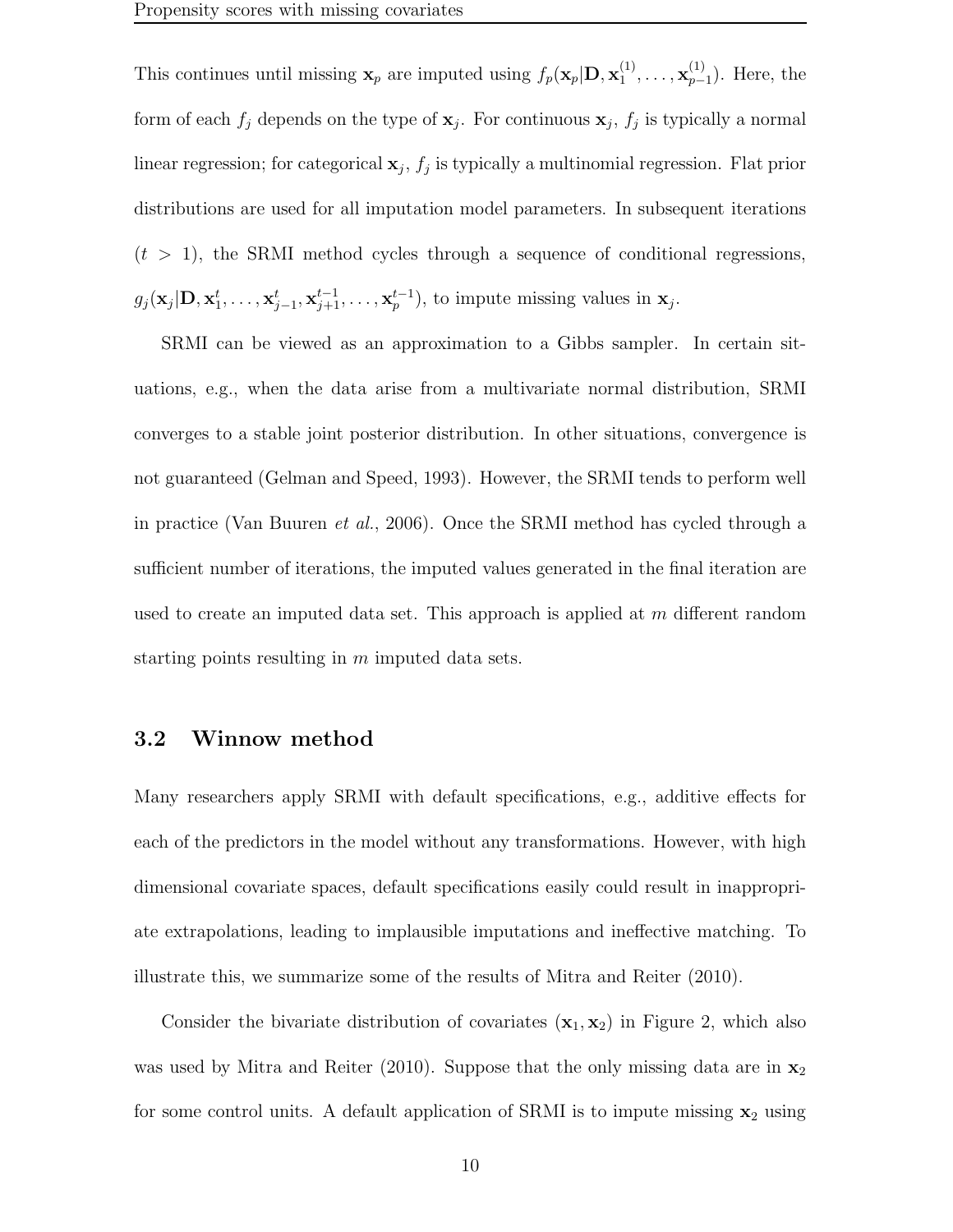a linear regression on  $x_1$ , which is clearly inaccurate. What can happen when this model is used to impute missing values of  $x_2$ ? First, consider control units with actual covariate values of both  $x_1$  and  $x_2$  in the treated units' region of the covariate space and above the regression line; these are ideal candidates to be included in the matched control set. When based on default SRMI, imputations of missing  $x_2$  for these control units will tend to be lower than the actual values. As a result, these control units' completed data could be in a different space than the treated units covariates. If propensity score matching is done with the completed data, these control units could be (incorrectly) excluded from the matched control set. Second, consider control units with values of  $x_1$  similar to treated units' values of  $x_1$  but with actual values of  $x_2$  that are smaller than any treated units' values of  $x_2$  (e.g., below the regression line); these are not good candidates for the matched control set. When based on the default SRMI, imputations of missing  $x_2$  for these units will tend to be higher than their true  $x_2$  values, so that their imputed values could be in the same region as the treated units' covariates. Therefore, they could be incorrectly selected as matched controls. We note that control units whose covariates are far away from the treated units' covariate space are not likely to be selected as matches, even with the model mis-specification.

These problems motivate the winnow method. Basically, in the winnow method, we seek to toss out control records that are not plausible matches, and refit imputation models only with the remaining units. In this way, we hope to tailor imputation models to the area of covariate space inhabited by the treated units. With smaller regions, default specifications are less prone to the effects of model mis-specification. For example, in Figure 2, a linear relationship for the covariates is inappropriate over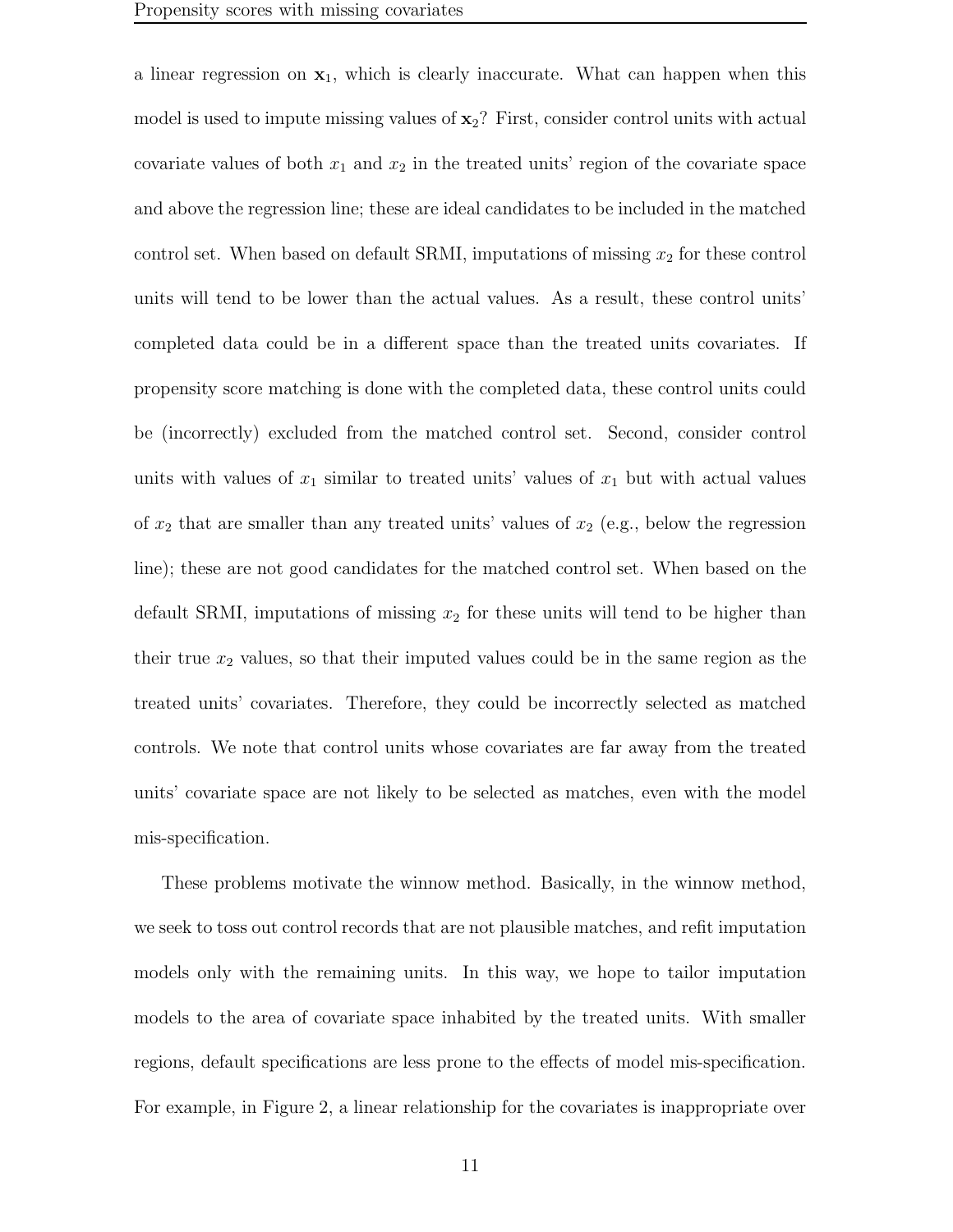

Figure 2: Scatter plot of  $x_2$  against  $x_1$  when a cubic relationship is present, illustrating the effects of using a poor imputation model.

the whole covariate space, but it is not an unreasonable approximation over only the region where the treated units lie.

We toss out unlikely matches by using SRMI iteratively, at each step reducing the set of possible matched controls used to estimate the SRMI. Specifically, the algorithm involves the following steps.

- 1. Let **Z** be the covariate data on all n units in the study. Let  $k = 3$ .
- 2. Use default SRMI to create  $m$  multiple imputations of the missing covariates in Z. Estimate the propensity scores from the multiply-imputed data.
- 3. Using these propensity scores, find the k closest controls for each treated unit using nearest neighbor pair matching without replacement.
- 4. Let **Z** now be the  $n<sub>T</sub>$  treated units and the  $kn<sub>T</sub>$  matched control units from step 3; that is, delete the non-matched controls from the data. Replace the current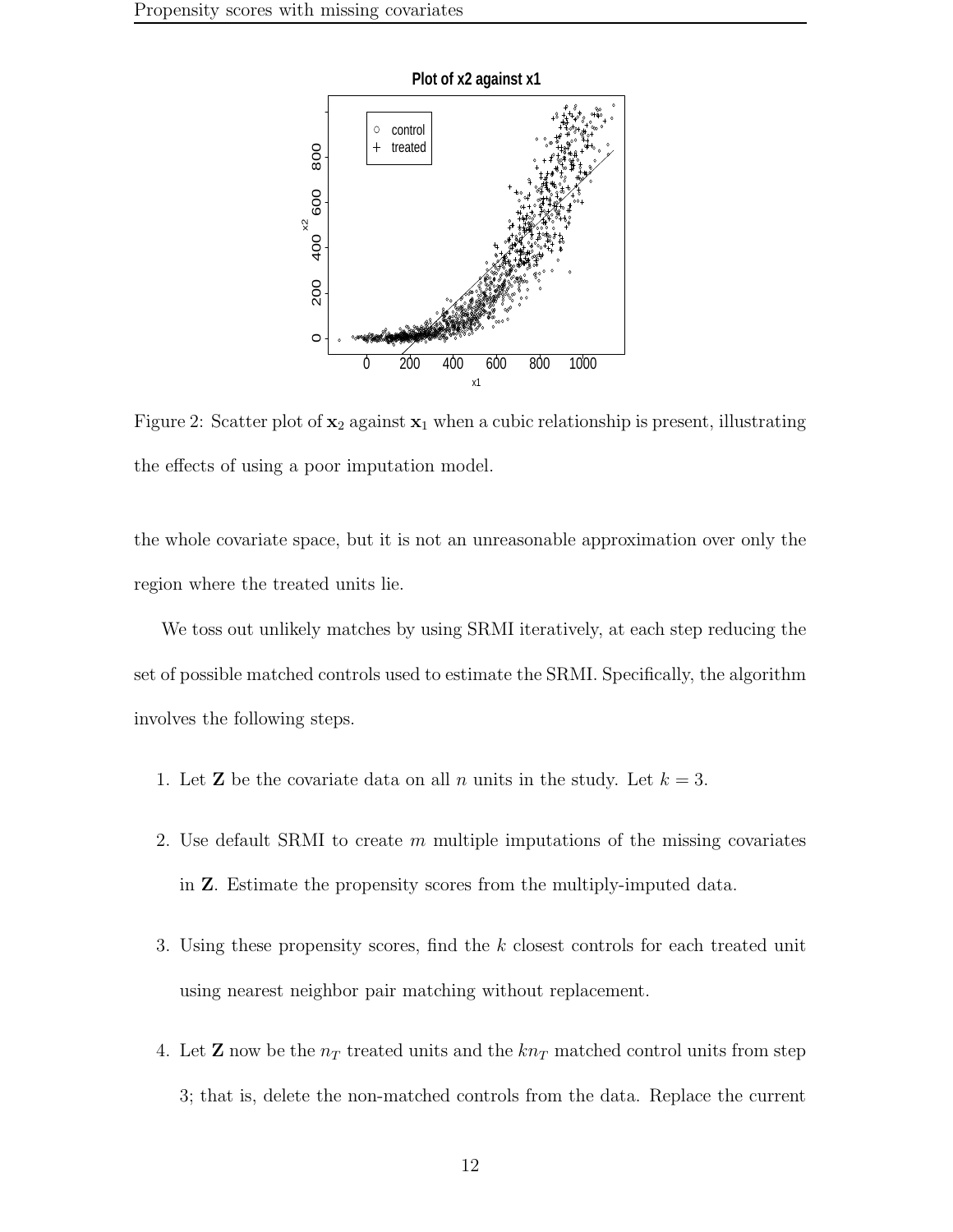value of k with  $k-1$ .

5. Repeat step 2 through step 4 until the current value of  $k = 0$ . The  $2n<sub>T</sub>$  records at the last step include the treated and matched control units.

We set  $k = 3$  for computational convenience, as our experience suggests that value still enables tossing out of outlying control records without excessive refitting of SRMI. The winnow method can be easily adapted to imputation routines other than SRMI, including joint model specification approaches such as those in Schafer (1997).

### 4 Simulation studies

We now empirically evaluate the performance of the winnow method and compare it with default application of SRMI. To begin, we use the setting of Figure 2, so that the default SRMI is not a plausible imputation model. In this figure, we simulate  $n = 1200$  units with two continuous covariates such that

$$
x_{i1} = 50 + 0.8i + \epsilon_{i1}, \quad \epsilon_{i1} \sim N(0, 75) \tag{1}
$$

$$
x_{i2} = 0.000001i^3 + \epsilon_{i2}, \quad \epsilon_{i2} \sim N(0, 10) \tag{2}
$$

for  $i = 1, \ldots, 1200$ . This results in the covariates having a cubic relationship. We assign treatment so that, for  $i = 1, ..., 1200$ , the  $P(T_i = 1) = 0.5I(i > 800)$ , where  $I(\cdot) = 1$  when the condition inside the parentheses holds and  $I(\cdot) = 0$  otherwise. In this way, the treated units tend to have larger values of  $x_1$  and  $x_2$ , and  $n_T = 200$ .

Initially, we introduce missing values in  $x_2$  for only the control units using a missing at random mechanism. For each unit i, let  $r_i = 1$  indicate that  $x_{i2}$  is missing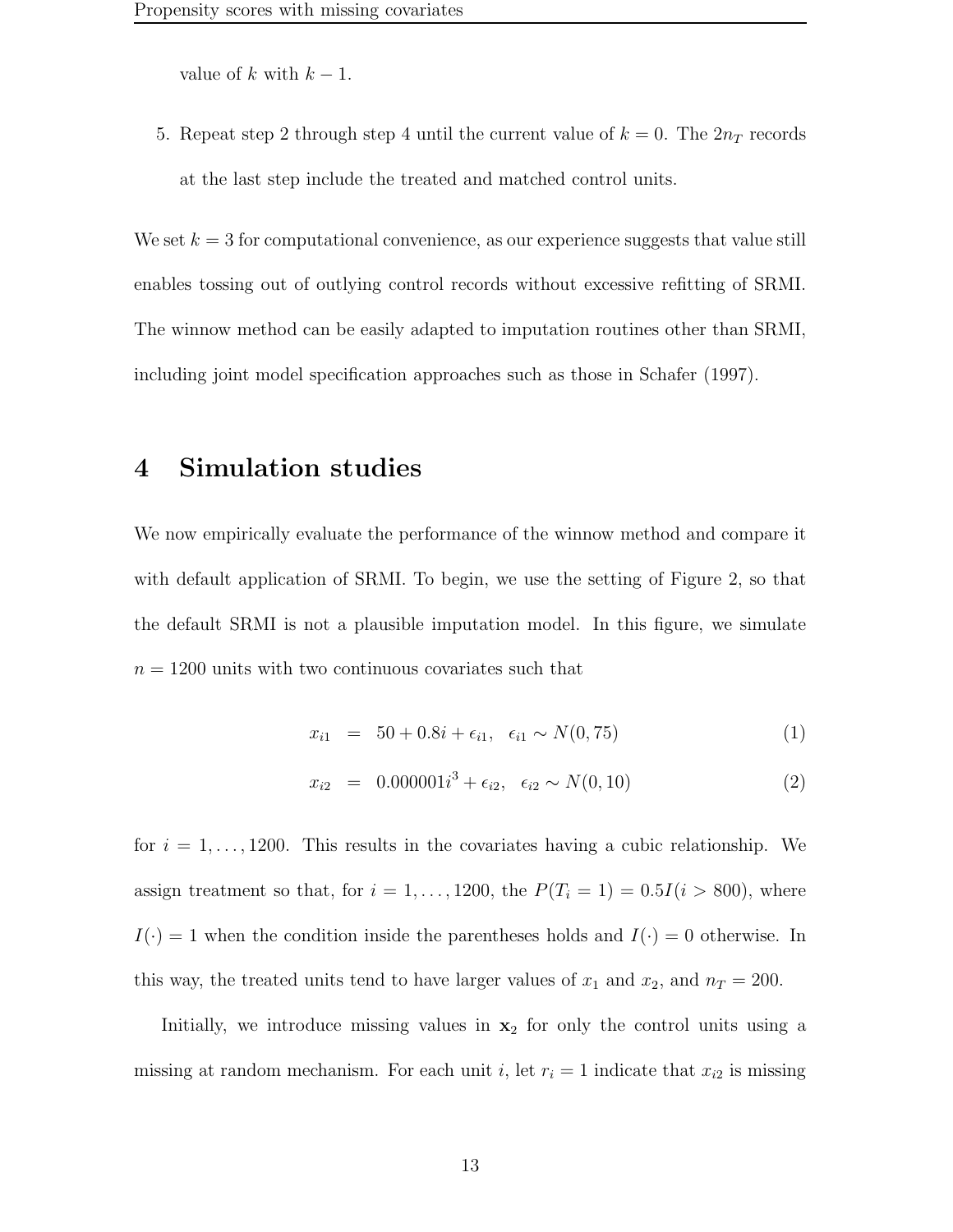and  $r_i = 0$  indicate that  $x_{i2}$  is observed. We draw  $r_i$  independently across i with

$$
P(r_i = 1) = exp(-3 + 0.005x_{i1}) / (1 + exp(-3 + 0.005x_{i1})).
$$
\n(3)

With this mechanism, control units with larger values of  $x_1$  are more likely to be missing  $x_2$ . In this way, the missing values for control units are concentrated in the covariate space of the treated units. If missing data were instead concentrated in covariate space that was far from the treated units, the observed cases would be the best matches, and there would be no impact of model mis-specification. Approximately  $35\%$  control units are missing  $x_2$  values.

We investigate two scenarios in which treated units also are missing values in  $x_2$ . In the first scenario, we randomly delete  $x_2$  for 10% of the treated units; in the second, we randomly delete  $x_2$  for 30% of the treated units. Hence, the treated data are missing completely at random. This mechanism is selected for simplicity, since the treated units' covariates are already in a relatively small region of the covariate space compared to the entire distribution for the control units.

For each scenario, we generate a response variable y with a linear regression,  $y_i \sim N(x_{i1} + x_{i2}, 1)$ , for all i. Thus, the true treatment effect  $\tau = 0$ . We estimate  $\tau$ with  $\hat{\tau} = \bar{y}_T - \bar{y}_{MC}$ , where  $\bar{y}_T$  is the sample mean of y in the treatment group and  $\bar{y}_{MC}$  is the sample mean of **y** in the matched control group.

We replicate this simulation design 100 times per scenario, each time generating new values of **y** and **r**. We generate  $m = 5$  datasets using default SRMI (which we label as the once only method) and at each cycle of the winnow method. In each replication, we estimate the treatment effect after propensity score matching without replacement based on the default SRMI and winnow methods. For benchmarking,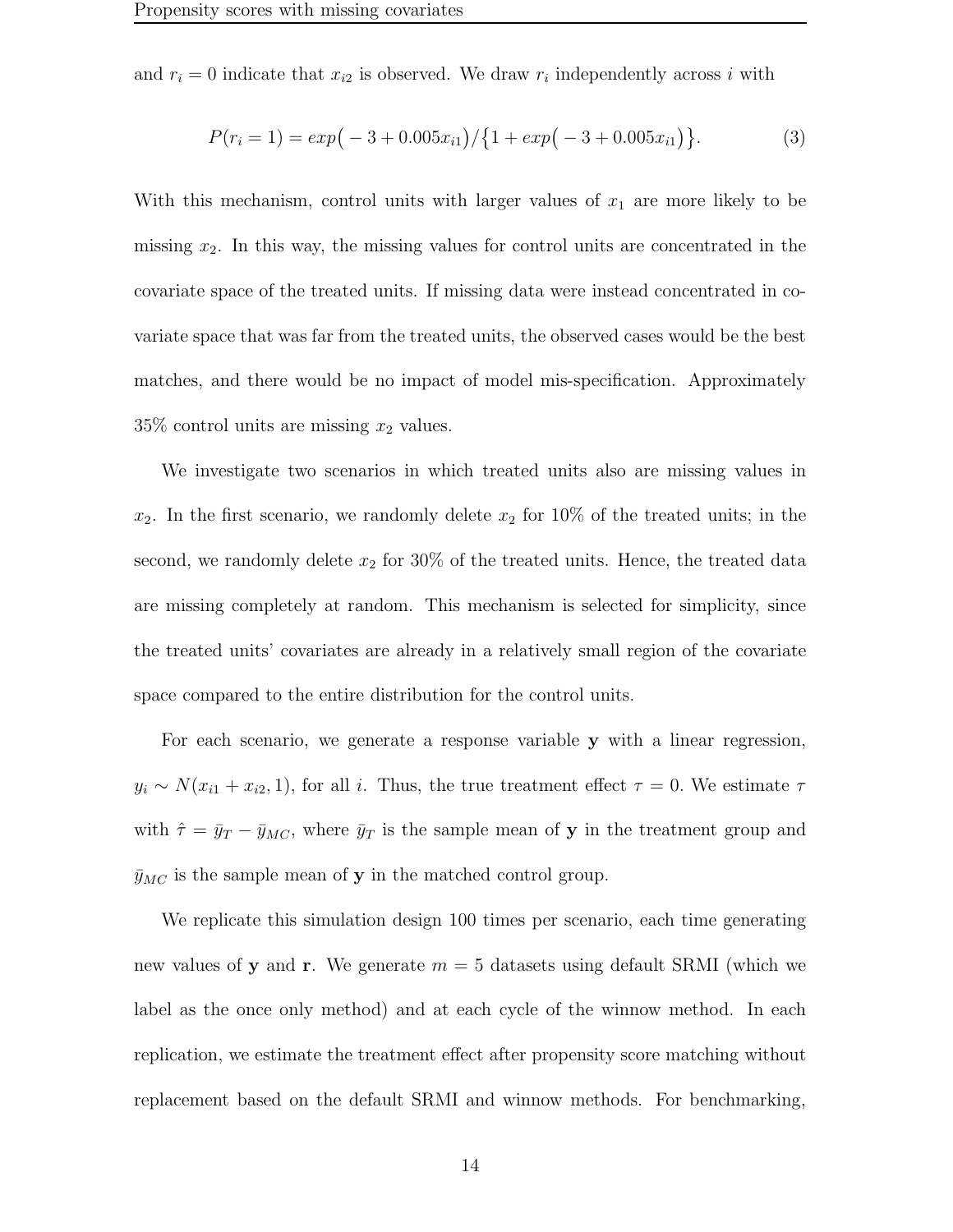we also record the treatment effect estimate after propensity score matching from the fully observed data, i.e., prior to introducing missing values. Figure 3 displays box plots of the 100 treatment effect estimates from all three scenarios. The winnow method tends to estimate treatment effects closer to  $\tau$  compared to the once only method. This trend holds for all three scenarios; in fact, in this simulation, the performance of each method does not change much as we introduce missing data in the treated units.

Of course, when confronted with data like Figure 2, a wise modeler would recognize the inadequacy of the default SRMI from exploratory data analysis and use some other imputation approach, for example transformations. However, in practice, it is not always easy to diagnose imputation model inadequacies with high dimensional data. Furthermore, although unfortunate, many data analysts do not carefully check imputation models, so that they may face the problems from imputation model misspecification.

We next investigate a simulation where the default SRMI is a plausible method to impute the missing values. Following Mitra and Reiter  $(2010)$ , we simulate  $x_1$  and  $x_2$  so that

$$
x_{1i} = 50 + 0.8i + \epsilon_{1i}, \quad \epsilon_{1i} \sim N(0, 75) \tag{4}
$$

$$
x_{2i} = 50 + 0.8i + \epsilon_{2i}, \quad \epsilon_{2i} \sim N(0, 10) \tag{5}
$$

for  $i = 1, \ldots, 1200$ . As shown in Figure 4, this results in a linear relationship between  $x_1$  and  $x_2$ ; hence, the default SRMI is a reasonable model. The treatment assignment, response, and missing data mechanisms are generated as in the previous set of simulations.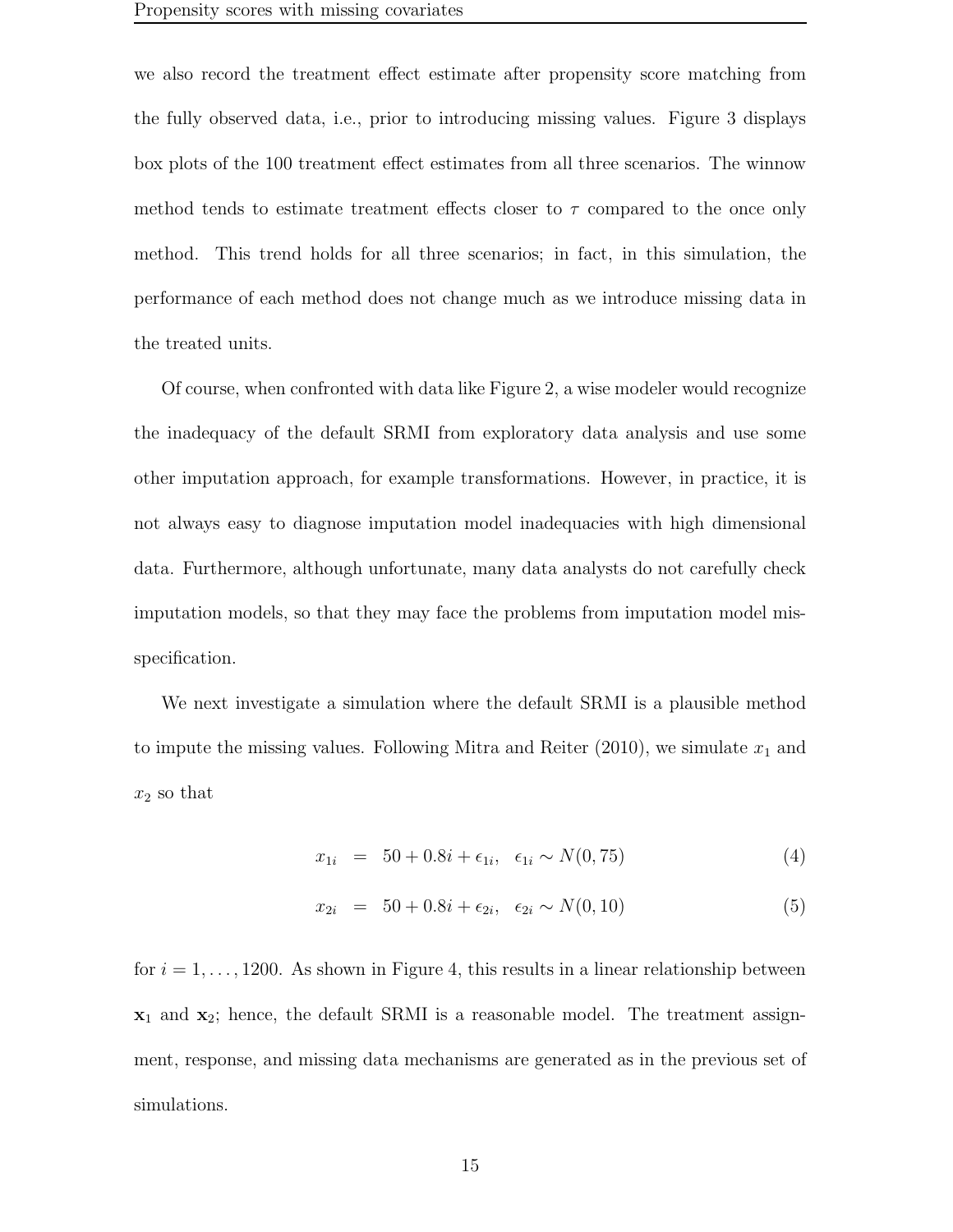

Figure 3: Treatment effect estimates in the model mis-specification simulation when the covariates are fully observed, when using the winnow method and when using the once only method respectively. Missing data are introduced in 0%, 10% and 30% of treated units'  $x_2$  covariate respectively. The dotted line indicates the true treatment effect of 0.

Figure 5 summarizes the treatment effect estimates for all three scenarios. Here, the estimates from the default SRMI method tend to be closer to  $\tau = 0$  than the winnow estimates. Hence, applying the winnow method in situations where default SRMI is appropriate reduces the effectiveness of matching.

It is perhaps not surprising that neither method always dominates the other. From these results, we do not believe it is justified to recommend one approach over the other. Instead, we suggest using the winnow method as part of a sensitivity analysis. Analysts can fit SRMI on all  $n$  units—ideally after exploratory data analysis to improve imputation model accuracy—and obtain estimates of treatment effects. Then, they run the winnow method to obtain another set of estimates. When the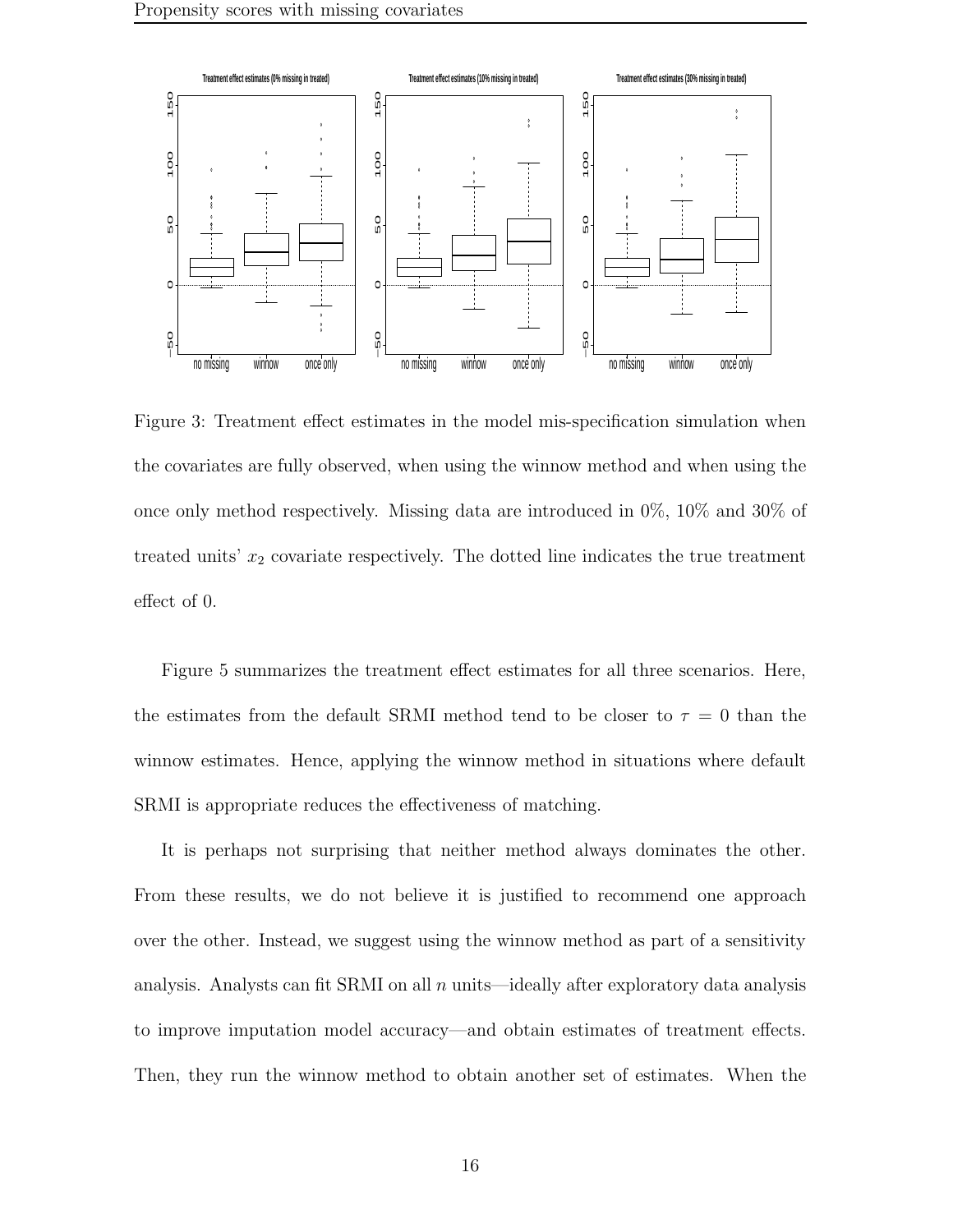

Figure 4: Scatter plot of  $x_2$  against  $x_1$  when a linear relationship is present and the once only imputation method is plausible.

estimates from both approaches are similar, analysts can feel more confident that the inference is not greatly affected by possible imputation model mis-specification. When the estimates differ in ways that have practical significance, analysts may want to redouble their efforts in checking the fit of the imputation models.

### 5 Application to the breast-feeding study

We now apply default SRMI and the winnow method to impute missing covariates in the study of breast-feeding on child's cognitive development. We generate  $m = 5$  imputed datasets for the default SRMI method and at each cycle of the winnow method. For the imputation models, we categorized two of the continuous variables. The variable measuring weeks preterm has a large spike at zero weeks. We therefore categorized the preterm variable into three levels; not preterm (zero weeks), moderately preterm (one to four weeks), and very preterm (five or more weeks), with cut points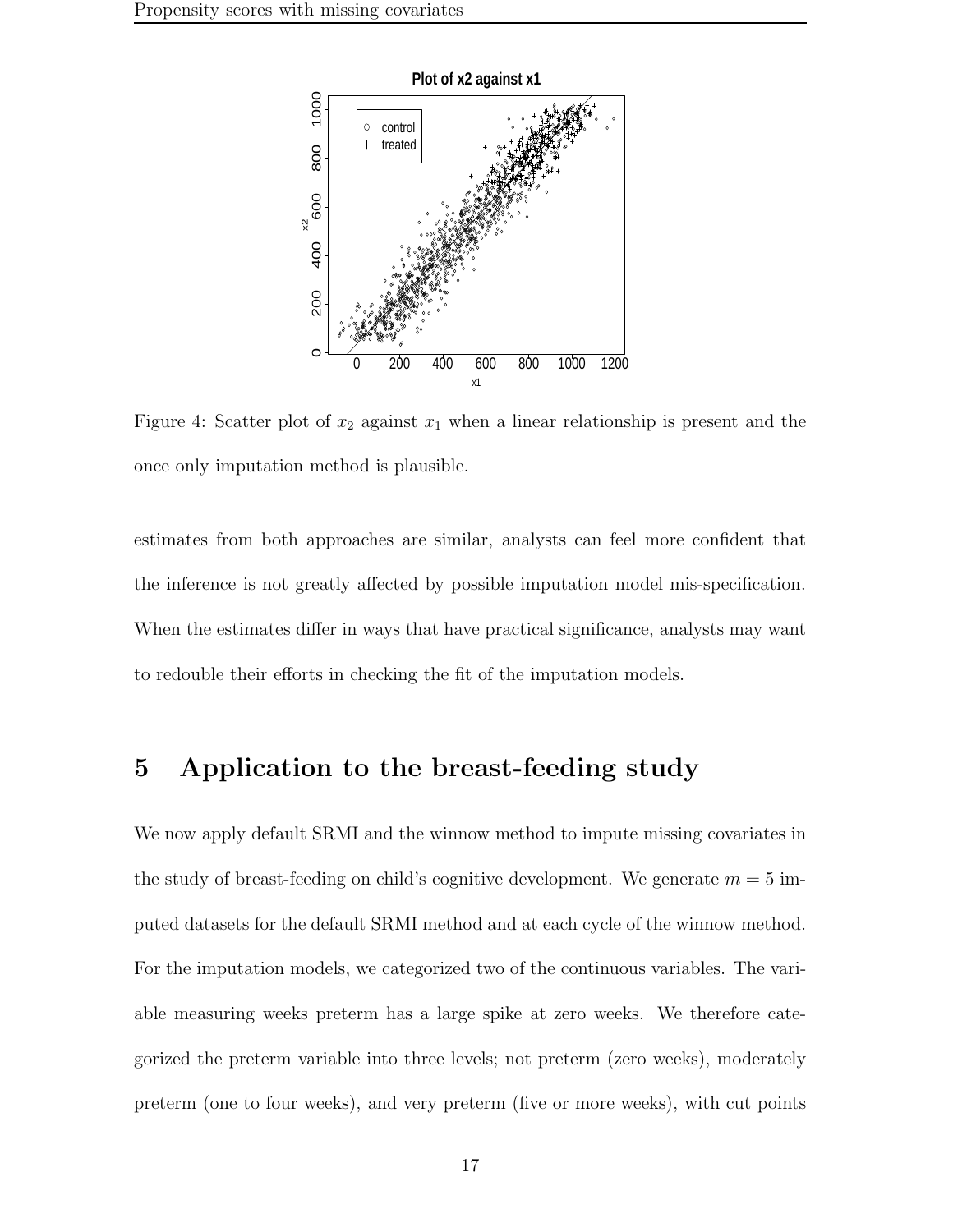

Figure 5: Treatment effect estimates in the 'once only correct' simulation when the covariates are fully observed, when using the winnow method, and when using the once only method respectively. Missing data are introduced in 0%, 10%, and 30% of treated units'  $x_2$  covariate respectively. The dotted line indicates the true treatment effect of 0.

determined from guidelines from the March of Dimes (www.marchofdimes.com). The variable measuring number of weeks worked in the year prior to giving birth has a distinct U shape; this would be difficult to model using the default specifications in SRMI. We therefore categorized this variable into four levels (not worked at all, worked between 1 and 47 weeks, worked 48-51 weeks, and worked all 52 weeks). We also applied Box-Cox transformations (Box and Cox, 1964) to several other continuous variables to improve assumptions of normality. Further details on the transformations applied to variables in the study are available in Mitra and Reiter (2010).

We estimate  $\tau$  with  $\hat{\tau} = \bar{Y}_T - \bar{Y}_{MC}$ . Using the winnow method,  $\hat{\tau} = 1.38$  points of the PIATM score with a matched pairs standard error of 0.95 (two-sample pooled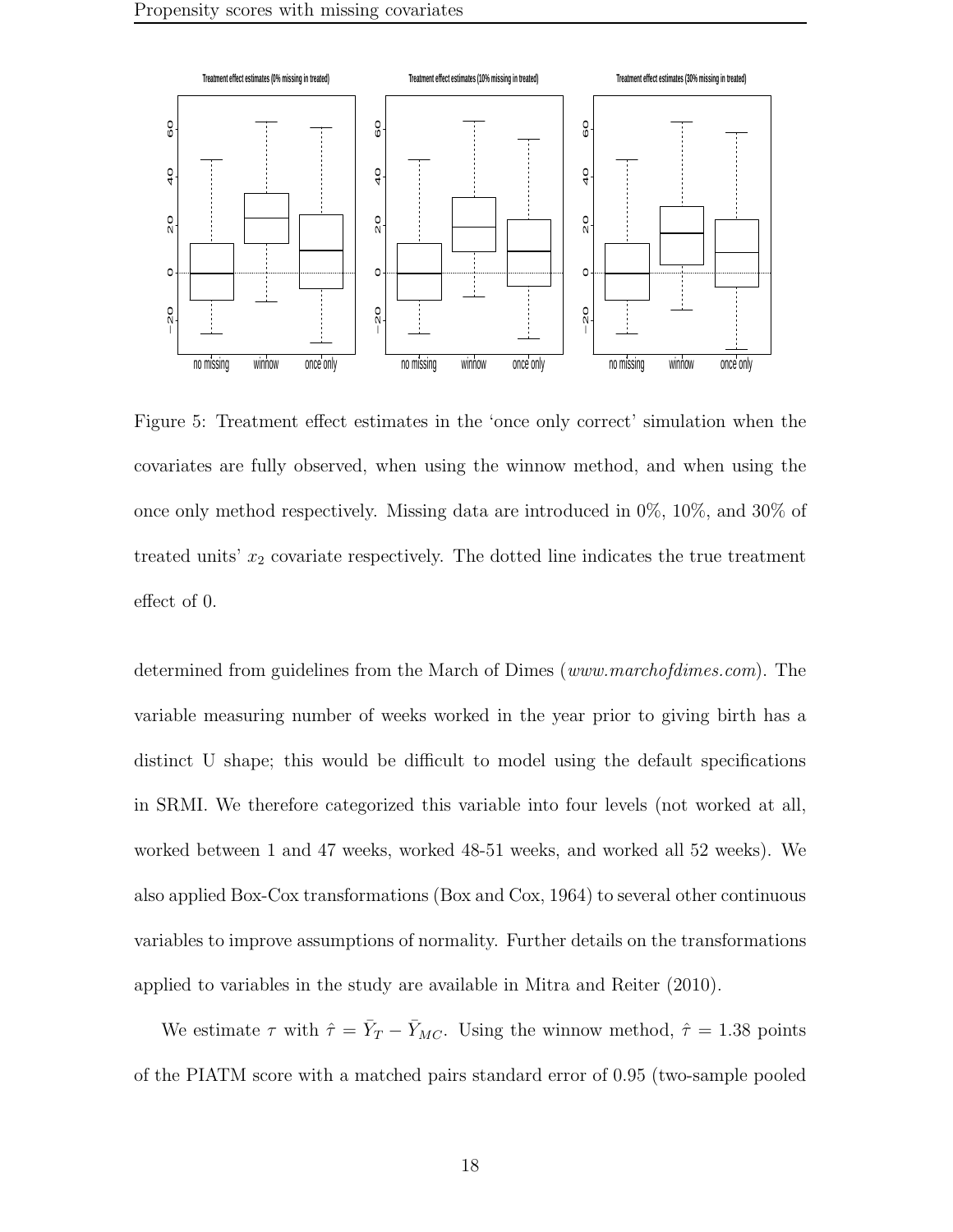standard error of 0.96). For a discussion of approaches to estimating standard errors from propensity score matching, see Austin (2009c) for matching without replacement contexts. The default SRMI (once only) method estimates the treatment effect to be 1.69 (matched pairs  $SE = 0.93$ , two-sample  $SE = 0.98$ ). Thus, the methods result in less than half a point difference; this may not be practically significant. In this application, the once only SRMI may be reasonable due to the careful modeling of the data prior to imputation.

Because of the modest number of imputations  $(m = 5)$ , the estimates of the treatment effect for the winnow and default SRMI methods can be expected to fluctuate somewhat. However, when we repeated both imputations multiple times, the differences between the winnow and the default SRMI methods remain less than one point of the PIATM. Analysts could reduce the fluctuation by significantly increasing  $m$ , although this comes at the price of increased computations.

While the two imputation methods give similar results, the treatment effect estimate from the full sample is 5.23 (two-sample  $SE = 0.741$ ). This is substantially larger than estimates obtained from either method.

### 6 Concluding Remarks

The winnow method is a simple approach for multiple imputation of missing covariates to enable propensity score matching. Simulations suggest that it can result in better matches when imputation models are mis-specified; however, it does not perform as well when imputation models are correctly specified. Of course, it is challenging to determine the validity of the imputation models in genuine settings.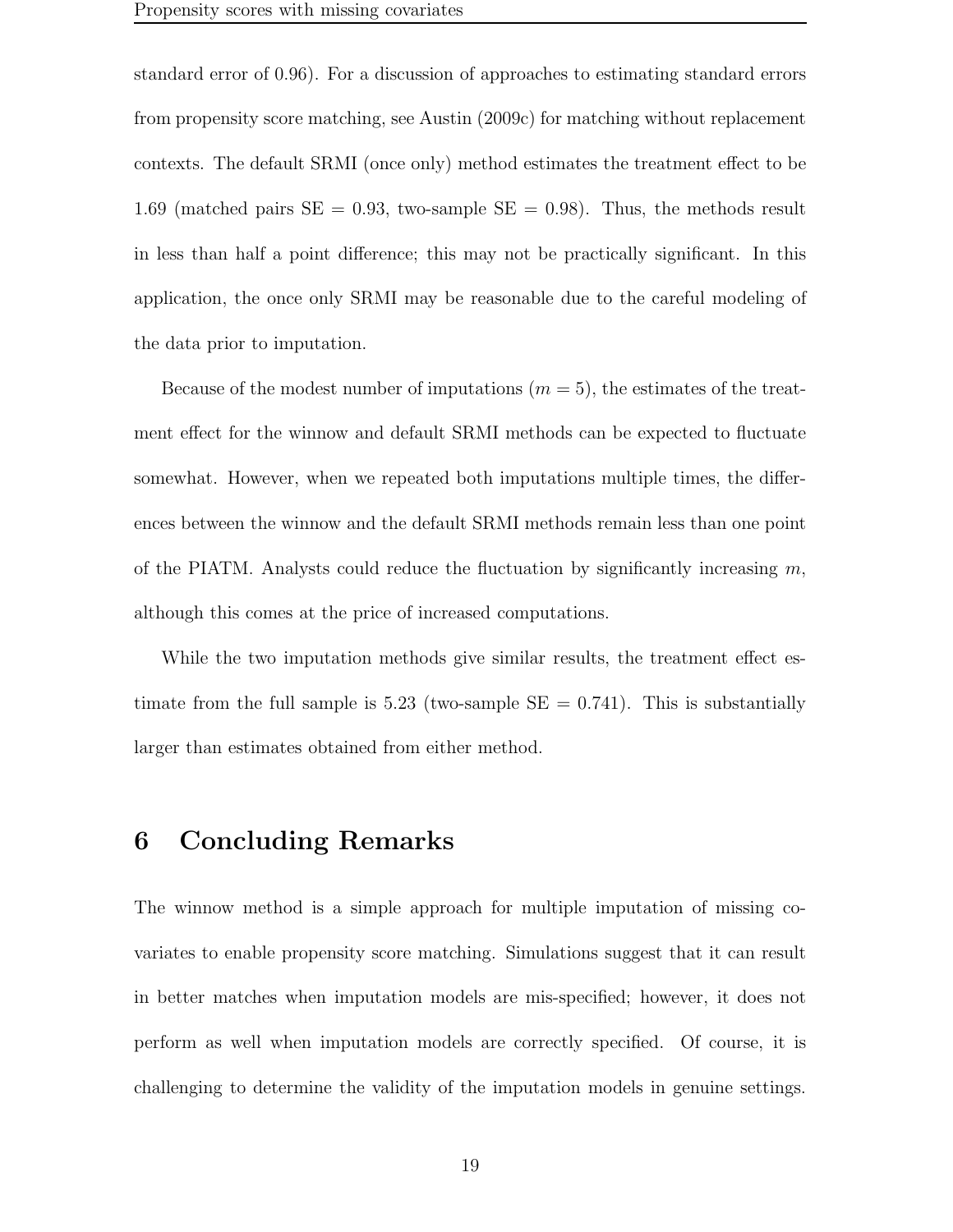Hence, we recommend implementing the winnow method and default SRMI—both with suitable transformations—as a check on the impact of the imputation models on causal estimates.

## Acknowledgments

The authors would like to thank Professor Jennifer Hill who provided us with the data on the breast-feeding study. This research was supported by the National Science Foundation [NSF-ITR-0427889].

## References

- Austin, P. C. (2008). A critical appraisal of propensity-score matching in the medical literature between 1996 and 2003. Statistics in Medicine 27, 12, 2037–2049.
- Austin, P. C. (2009a). Balance diagnostics for comparing the distribution of baseline covariates between treatment group in propensity-score matched samples. Statistics in *Medicine* Published online in Wiley InterScience (www.interscience.wiley.com).
- Austin, P. C. (2009b). Some methods of propensity-score matching had superior performance to others: Results of an empirical investigation and Monte Carlo simulations. Biometrical Journal 51, 1, 171–184.
- Austin, P. C. (2009c). Type I error rates, coverage of confidence intervals, and variance estimation in propensity-score matched analyses. The International Journal of Biostatistics 5, 1.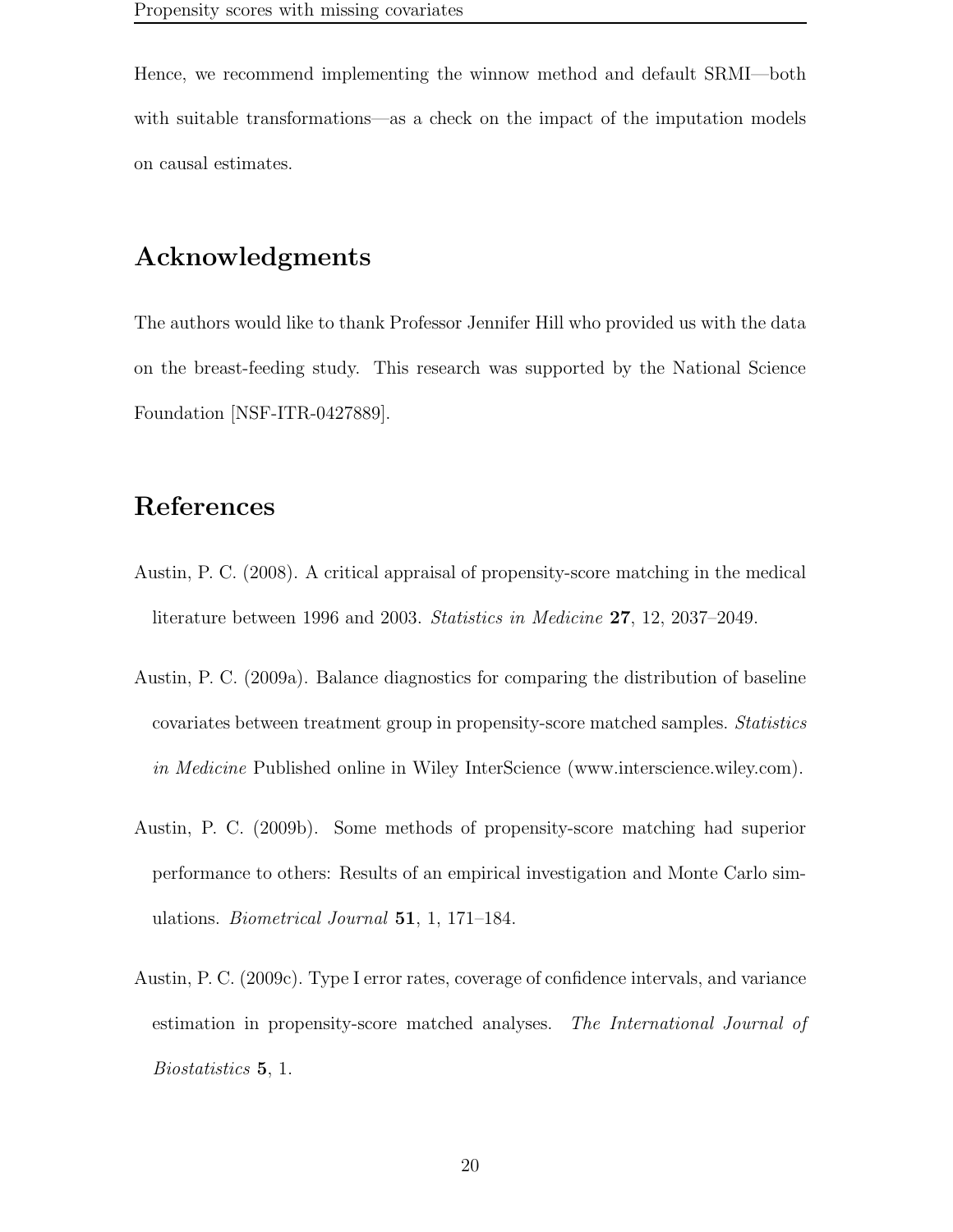- Box, G. E. P. and Cox, D. R. (1964). An analysis of transformations. Journal of the Royal Statistical Society. Series B (Methodological) 26, 2, 211–252.
- Chantry, C. J., Howard, C. R., and Auinger, P. (2006). Full breastfeeding duration and associated decrease in respiratory tract infection in us children. Pediatrics 117, 2, 425–432.
- Cho, Y. B., Lee, K., Suh, K., Kim, Y., Yoon, J., Lee, H., S., H., and Park, B. (2007). Maternal smoking during pregnancy and birthweight: a propensity score matching approach. Journal of Gastroenterology & Hepatology  $22$ , 10, 1643–1649.
- da Veiga, P. V. and Wilder, R. P. (2008). Maternal smoking during pregnancy and birthweight: a propensity score matching approach. *Maternal and Child Health* Journal 12, 2, 194–203.
- D'Agostino Jr., R. B. and Rubin, D. B. (2000). Estimating and using propensity scores with partially missing data. Journal of the American Statistical Association 95, 451, 749–759.
- Diamond, A. and Sekhon, J. (2005). Genetic matching for estimating causal effects. presented at the Society for Political Methodology Meeting, FSU, July 21-23 2005.
- Drake, C. and McQuarrie, A. (1993). The power of the Mantel-Haenszel test when adjustment is by the true or estimated propensity score. Biometrical Journal 35, 445–449.
- Gelman, A. (2004). Parameterization and Bayesian modeling. Journal of the American Statistical Association 99, 466, 537–545.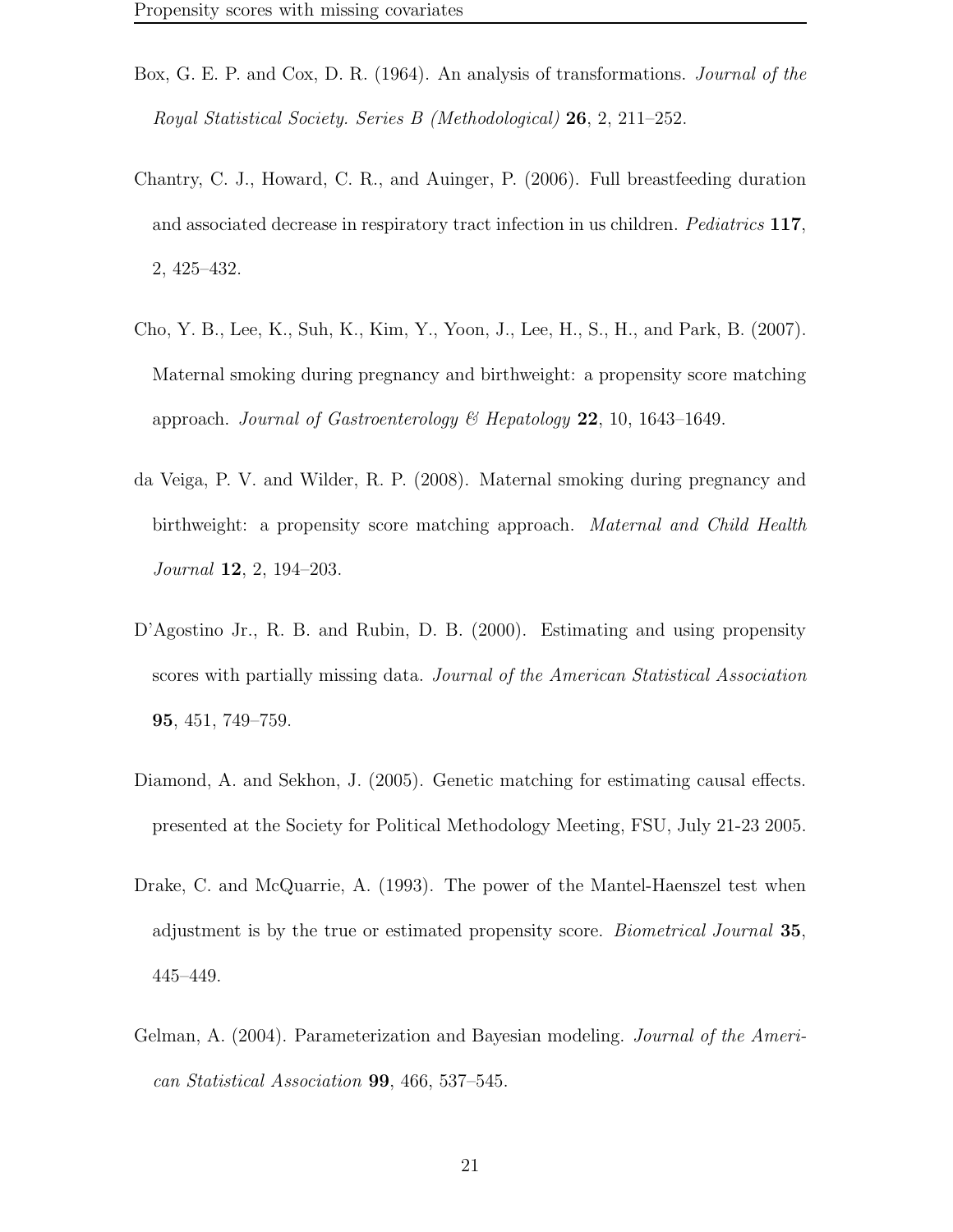- Gelman, A. and Speed, T. P. (1993). Characterizing a joint probability distribution by conditionals (Corr: 1999V61 p483). Journal of the Royal Statistical Society, Series B: Statistical Methodology 55, 185–188.
- Graf, E. (1997). The propensity score in the analysis of the rapeutic studies. *Biomet*rical Journal 39, 297–307.
- Haviland, A., Nagin, D., and Rosenbaum, P. (2007). Combining propensity score matching and group-based trajectory analysis in an observational study. Psychological Methods 12, 3, 247–267.
- Hill, J. (2004). Reducing bias in treatment effect estimation in observational studies suffering from missing data. Columbia University Institute for Social and Economic Research and Policy (ISERP) working paper 04-01.
- Hill, J. L., Reiter, J. P., and Zanutto, E. L. (2004). A comparison of experimental and observational data analyses. In A. Gelman and X. L. Meng, eds., Applied Bayesian Modeling and Causal Inference from an Incomplete-Data Perspective. Wiley.
- Hullsiek, K. H. and Louis, T. A. (2002). Propensity score modeling strategies for the causal analysis of observational data. Biostatistics (Oxford) 3, 2, 179–193.
- Liang, H., Wang, S., Robins, J. M., and Carroll, R. J. (2004). Estimation in partially linear models with missing covariates. Journal of the American Statistical Association 99, 466, 357–367.
- Lunceford, J. K. and Davidian, M. (2004). Stratification and weighting via the propensity score in estimation of causal treatment effects: A comparative study. Statistics in Medicine 23, 19, 2937–2960.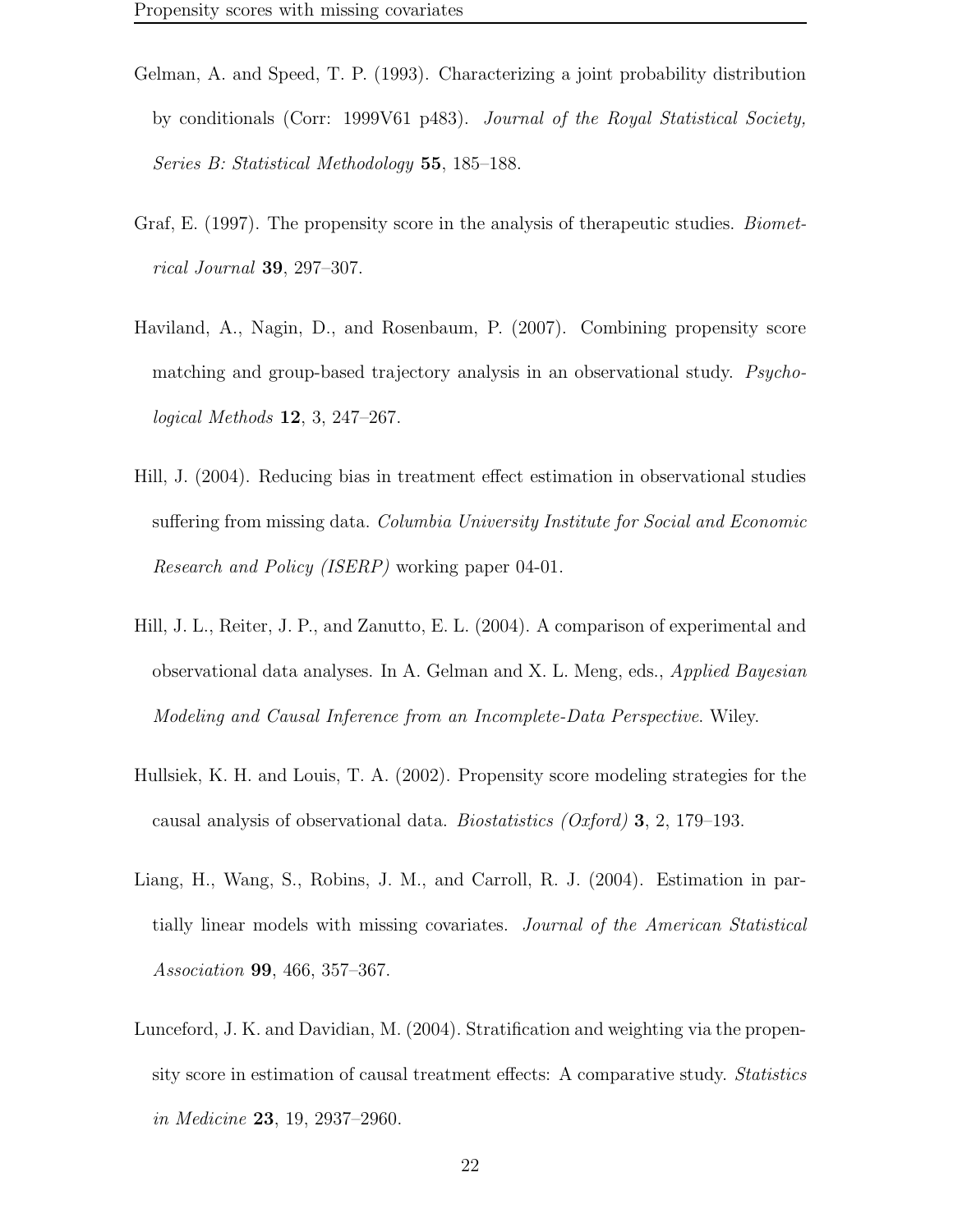- Mitra, R. and Reiter, J. P. (2010). Latent class mixture models to impute missing covariates in observational studies. Statistics in Medicine (forthcoming).
- Qu, Y. and Lipkovich, I. (2009). Propensity score estimation with missing values using a multiple imputation missingness pattern (MIMP) approach. Statistics in Medicine 28, 9, 1402–1414.
- Raghunathan, T. E., Lepkowski, J. M., van Hoewyk, J., and Solenberger, P. (2001). A multivariate technique for multiply imputing missing values using a sequence of regression models. Survey Methodology 27, 1, 85–95.
- Robins, J. M., Hernan, M. A., and Brumback, B. (2000). Marginal structural models and causal inference in epidemiology. Epidemiology 11, 5, 550–560.
- Robins, J. M., Rotnitzky, A., and Zhao, L. P. (1994). Estimation of regression coefficients when some regressors are not always observed. Journal of the American Statistical Association 89, 846–866.
- Rosenbaum, P. R. (1991). A characterization of optimal designs for observational studies. Journal of the Royal Statistical Society, Series B-Methodological 53, 597– 610.
- Rosenbaum, P. R. and Rubin, D. B. (1983). The central role of the propensity score in observational studies for causal effects. Biometrika 70, 41–55.
- Rosenbaum, P. R. and Rubin, D. B. (1984). Reducing bias in observational studies using subclassification on the propensity score. Journal of the American Statistical Association 79, 516–524.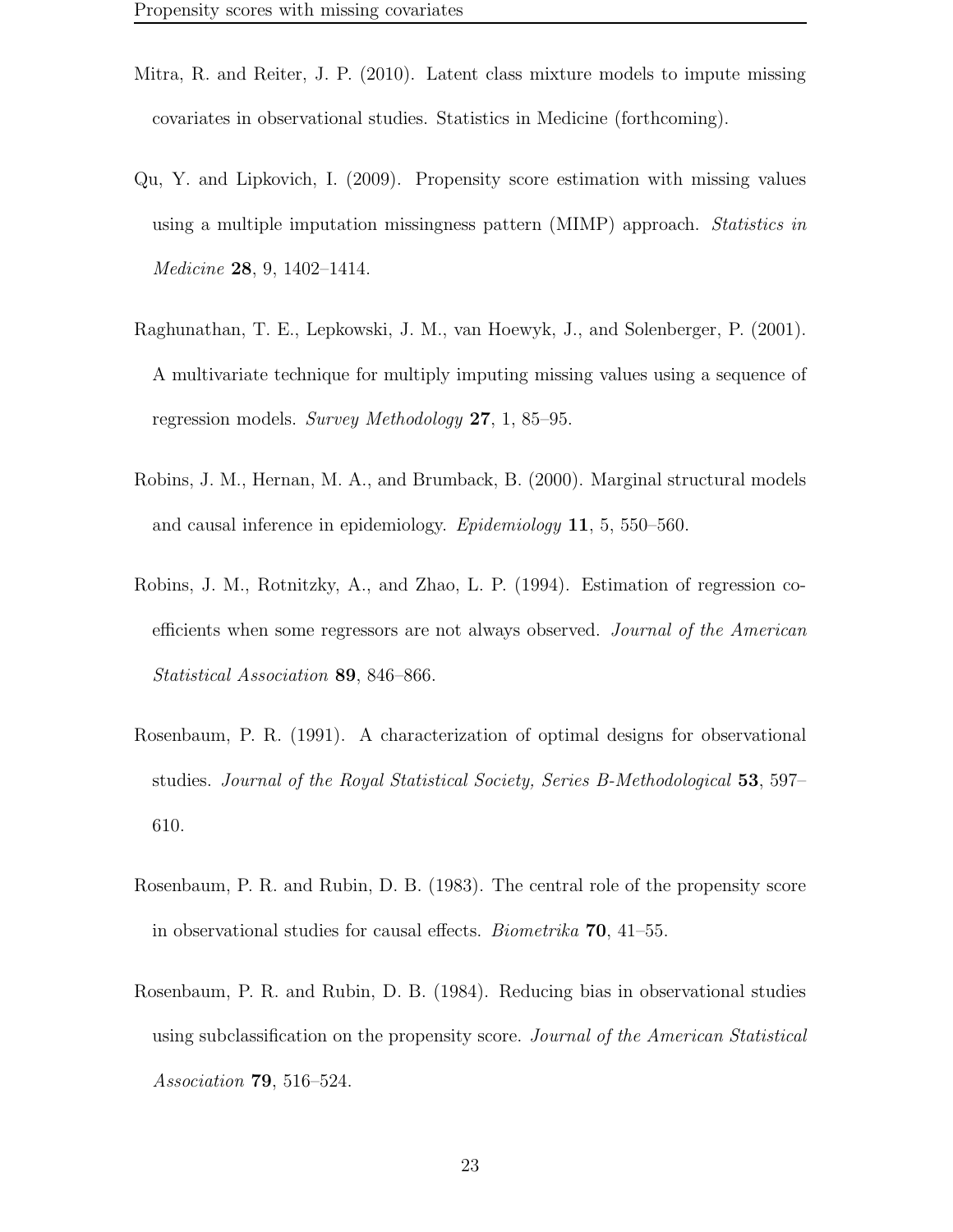- Rosenbaum, P. R. and Rubin, D. B. (1985). Constructing a control group using multivariate matched sampling methods that incorporate the propensity score. The American Statistician 39, 1, 33–38.
- Rubin, D. B. (1987). Multiple Imputation for Nonresponse in Surveys. Wiley.
- Rubin, D. B. (2003). Nested multiple imputation of nmes via partially incompatible mcmc. *Statistica Neerlandica* 57, 1, 3–18.
- Schafer, J. L. (1997). Analysis of Incomplete Multivariate Data. London: Chapman & Hall.
- Setoguchi, S., Schneeweiss, S., Brookhart, M. A., Glynn, R. J., and Cook, E. F. (2008). Evaluating uses of data mining techniques in propensity score estimation: a simulation study. Pharmacoepidemiology and Drug Safety 17, 546–555.
- Stuart, E. A. and Green, K. M. (2008). Using full matching to estimate causal effects in nonexperimental studies: Examining the relationship between adolescent marijuana use and adult outcomes. Developmental Psychology 44, 2, 395–406.
- Van Buuren, S. (2007). Multiple imputation of discrete and continuous data by fully conditional specification. Statistical Methods in Medical Research 16, 3, 219–242.
- van Buuren, S., Boshuizen, H. C., and Knook, D. L. (1999). Multiple imputation of missing blood pressure covariates in survival analysis. Statistics in Medicine 18, 681–694.
- Van Buuren, S., Brand, J., Groothuis-Oudshoorn, C., and Rubin, D. (2006). Fully conditional specification in multivariate imputation. Journal of Statistical Computation and Simulation 76, 12, 1049–1064.